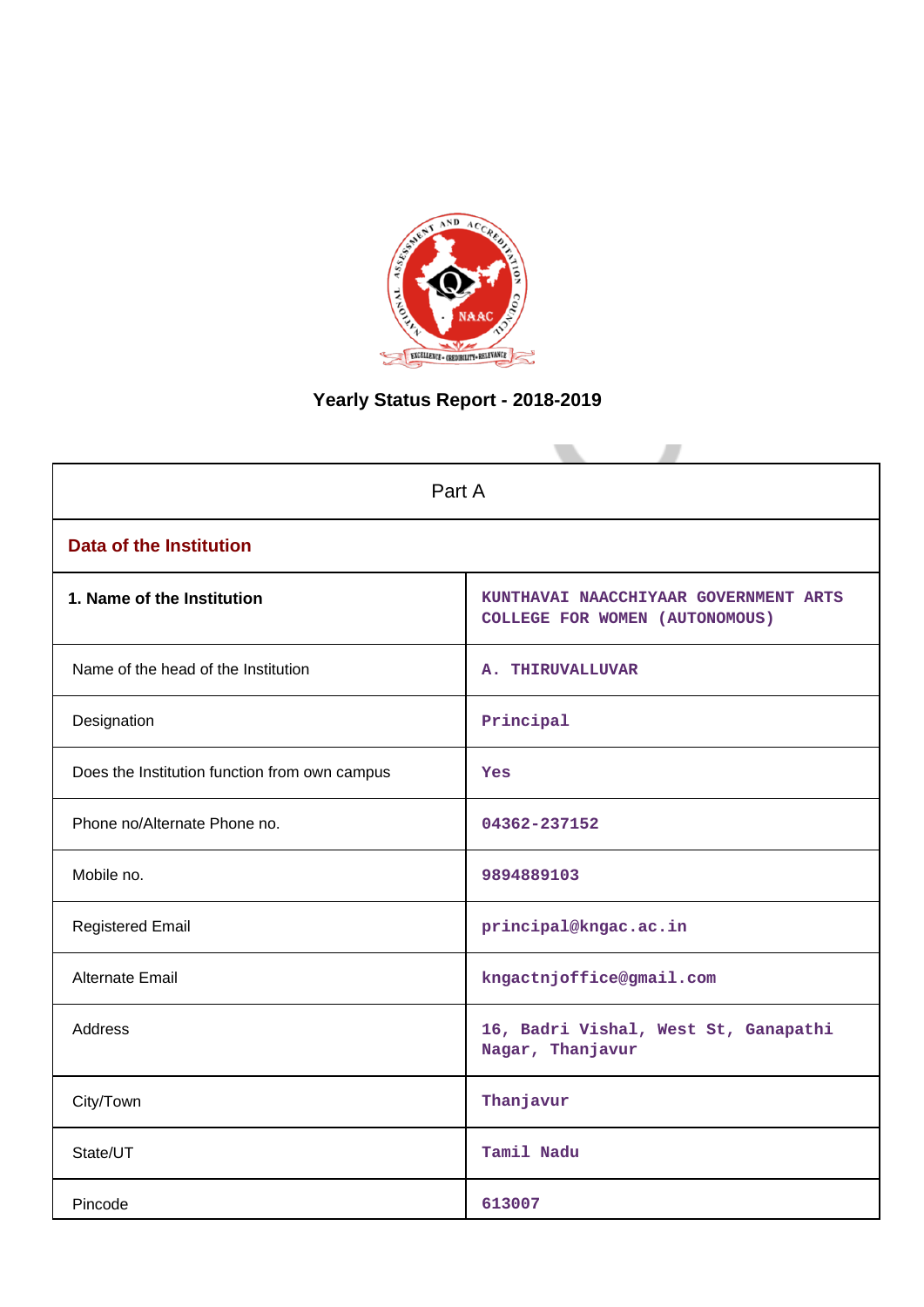| 2. Institutional Status                                                  |                                                     |
|--------------------------------------------------------------------------|-----------------------------------------------------|
| Autonomous Status (Provide date of Conformant of<br>Autonomous Status)   | $09 - Nov - 2004$                                   |
| Type of Institution                                                      | Women                                               |
| Location                                                                 | Urban                                               |
| <b>Financial Status</b>                                                  | state                                               |
| Name of the IQAC co-ordinator/Director                                   | Dr.R. RAMAPRIYA                                     |
| Phone no/Alternate Phone no.                                             | 04362237152                                         |
| Mobile no.                                                               | 9443888228                                          |
| <b>Registered Email</b>                                                  | ramapriya1971@gmail.com                             |
| Alternate Email                                                          | kbanukumar@gmail.com                                |
| 3. Website Address                                                       |                                                     |
| Web-link of the AQAR: (Previous Academic Year)                           | http://kngac.ac.in/docs/AOAR/AOAR-2017-<br>2018.pdf |
| 4. Whether Academic Calendar prepared during<br>the year                 | Yes                                                 |
| if yes, whether it is uploaded in the institutional website:<br>Weblink: | http://kngac.ac.in                                  |

# **5. Accrediation Details**

| Cycle | Grade      | <b>CGPA</b> | Year of      | Validity                 |                          |  |  |
|-------|------------|-------------|--------------|--------------------------|--------------------------|--|--|
|       |            |             | Accrediation | Period From              | Period To                |  |  |
|       | Three Star | 65.70       | 2000         | $17 - Apr - 2000$        | $17 - Apr - 2005$        |  |  |
| 2     | $B+$       | 76.10       | 2007         | $10 - \text{Feb} - 2007$ | $10 - \text{Feb} - 2012$ |  |  |
| 3     | в          | 2.69        | 2013         | $25 - Oct - 2013$        | $24 - Oct - 2018$        |  |  |
|       | в          | 2.2         | 2019         | $28 - \text{Mar} - 2019$ | $27 - \text{Mar} - 2024$ |  |  |

# **6. Date of Establishment of IQAC 01-Feb-2004**

**7. Internal Quality Assurance System**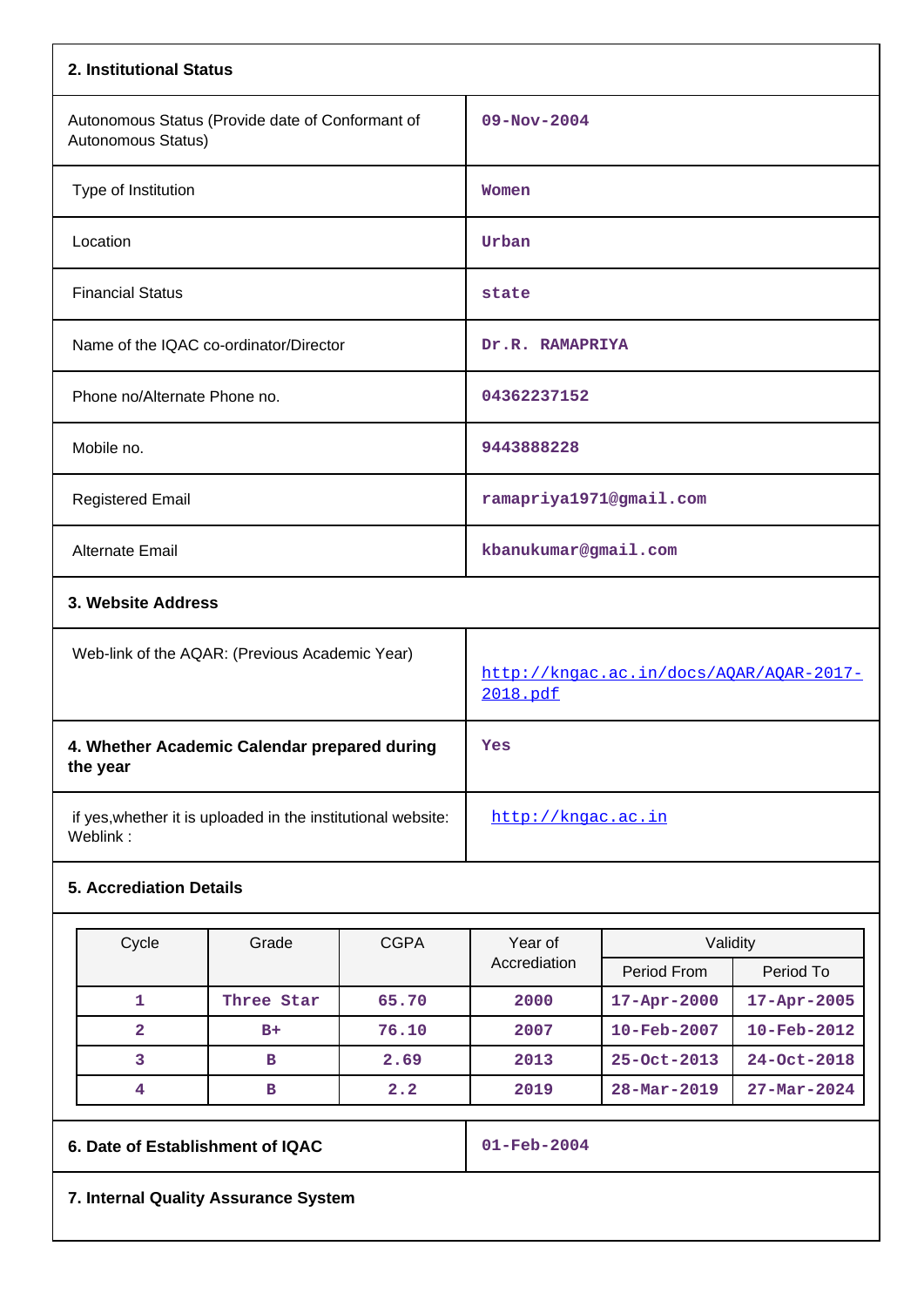|                                                                                                                                                                                                                                                                                                                                                              | Quality initiatives by IQAC during the year for promoting quality culture                     |           |                               |                                                          |           |                                |        |  |  |
|--------------------------------------------------------------------------------------------------------------------------------------------------------------------------------------------------------------------------------------------------------------------------------------------------------------------------------------------------------------|-----------------------------------------------------------------------------------------------|-----------|-------------------------------|----------------------------------------------------------|-----------|--------------------------------|--------|--|--|
| Item /Title of the quality initiative by<br><b>IQAC</b>                                                                                                                                                                                                                                                                                                      |                                                                                               |           |                               | Number of participants/ beneficiaries<br>Date & Duration |           |                                |        |  |  |
| Workshop on Bibilometrics<br>and Research output<br>analysis                                                                                                                                                                                                                                                                                                 |                                                                                               |           | $30 - \text{Mar} - 2019$<br>1 |                                                          | 42        |                                |        |  |  |
| Workshop on Moocs and<br>free online courses                                                                                                                                                                                                                                                                                                                 |                                                                                               |           |                               | $29 - \text{Mar} - 2019$<br>1                            |           |                                | 55     |  |  |
|                                                                                                                                                                                                                                                                                                                                                              |                                                                                               |           |                               | View File                                                |           |                                |        |  |  |
| 8. Provide the list of Special Status conferred by Central/ State Government-<br>UGC/CSIR/DST/DBT/ICMR/TEQIP/World Bank/CPE of UGC etc.                                                                                                                                                                                                                      |                                                                                               |           |                               |                                                          |           |                                |        |  |  |
| Institution/Departmen<br>t/Faculty                                                                                                                                                                                                                                                                                                                           | Scheme                                                                                        |           |                               | <b>Funding Agency</b>                                    |           | Year of award with<br>duration | Amount |  |  |
|                                                                                                                                                                                                                                                                                                                                                              |                                                                                               |           |                               | No Data Entered/Not Applicable!!!                        |           |                                |        |  |  |
|                                                                                                                                                                                                                                                                                                                                                              |                                                                                               |           |                               | No Files Uploaded !!!                                    |           |                                |        |  |  |
| 9. Whether composition of IQAC as per latest<br><b>NAAC</b> guidelines:                                                                                                                                                                                                                                                                                      |                                                                                               |           |                               | Yes                                                      |           |                                |        |  |  |
| Upload latest notification of formation of IQAC                                                                                                                                                                                                                                                                                                              |                                                                                               |           |                               | View File                                                |           |                                |        |  |  |
| 10. Number of IQAC meetings held during the<br>year :                                                                                                                                                                                                                                                                                                        |                                                                                               |           |                               | 2                                                        |           |                                |        |  |  |
| The minutes of IQAC meeting and compliances to the<br>decisions have been uploaded on the institutional<br>website                                                                                                                                                                                                                                           |                                                                                               |           |                               | Yes                                                      |           |                                |        |  |  |
| Upload the minutes of meeting and action taken report                                                                                                                                                                                                                                                                                                        |                                                                                               |           |                               | View File                                                |           |                                |        |  |  |
| during the year?                                                                                                                                                                                                                                                                                                                                             | 11. Whether IQAC received funding from any of<br>the funding agency to support its activities |           |                               |                                                          | <b>No</b> |                                |        |  |  |
| 12. Significant contributions made by IQAC during the current year(maximum five bullets)                                                                                                                                                                                                                                                                     |                                                                                               |           |                               |                                                          |           |                                |        |  |  |
| 1. Regular meeting of Internal Quality Assurance Cell (IQAC) timely submission of<br>Annual Quality Assurance Report (AQAR) to NAAC Feedback collected, analysed and<br>used for improvements 2. Academic Administrative Audit (AAA) and initiation of<br>follow up action 3. Participation in NIRF 4. ISO Certification 5. NBA or any<br>other quality audi |                                                                                               |           |                               |                                                          |           |                                |        |  |  |
|                                                                                                                                                                                                                                                                                                                                                              |                                                                                               | View File |                               |                                                          |           |                                |        |  |  |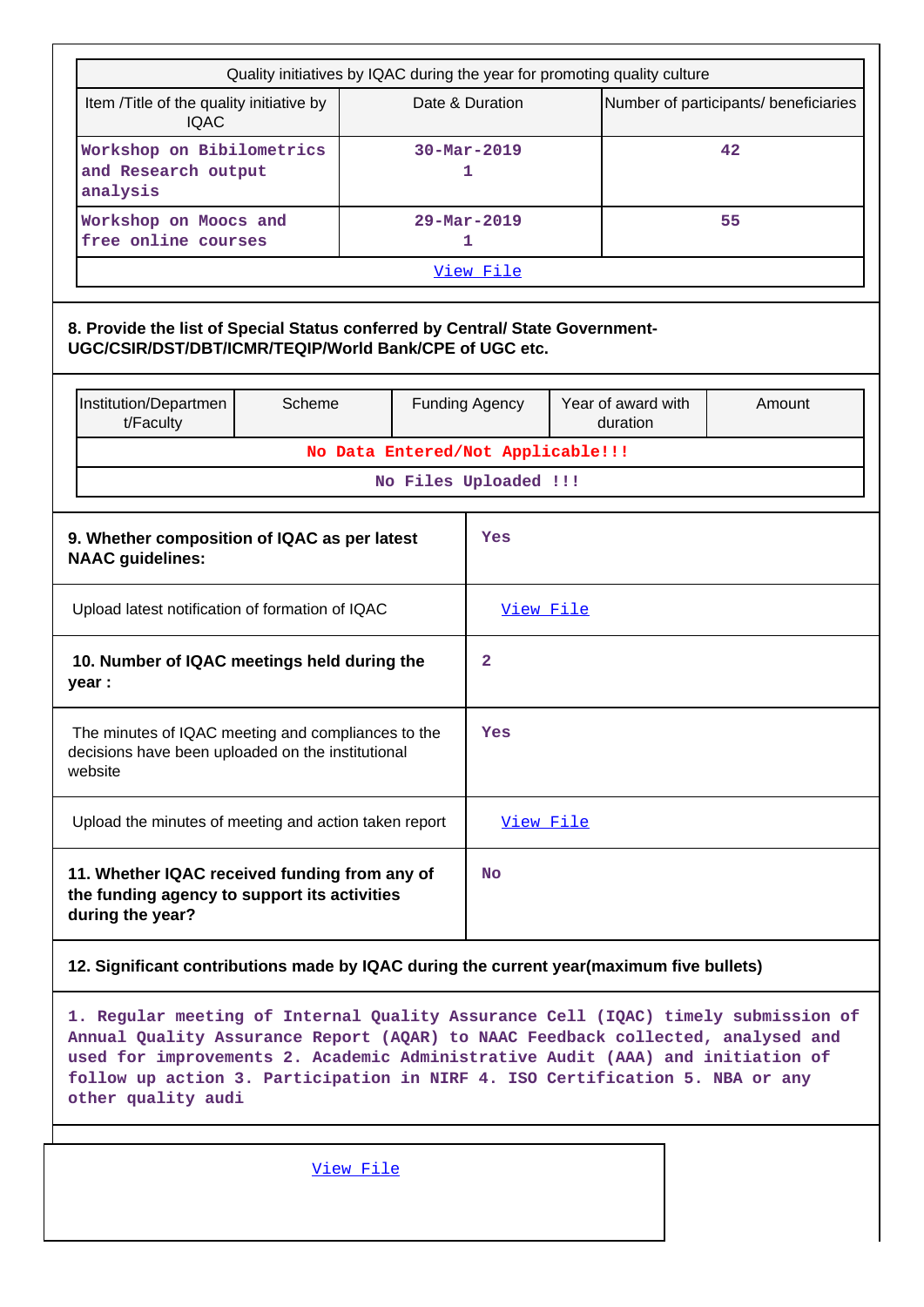**13. Plan of action chalked out by the IQAC in the beginning of the academic year towards Quality Enhancement and outcome achieved by the end of the academic year**

| Plan of Action                                                                                                       | Achivements/Outcomes     |  |  |  |  |  |  |  |  |
|----------------------------------------------------------------------------------------------------------------------|--------------------------|--|--|--|--|--|--|--|--|
| No Data Entered/Not Applicable!!!                                                                                    |                          |  |  |  |  |  |  |  |  |
| View File                                                                                                            |                          |  |  |  |  |  |  |  |  |
| 14. Whether AQAR was placed before statutory<br>body?                                                                | <b>No</b>                |  |  |  |  |  |  |  |  |
| 15. Whether NAAC/or any other accredited<br>body(s) visited IQAC or interacted with it to<br>assess the functioning? | Yes                      |  |  |  |  |  |  |  |  |
| Date of Visit                                                                                                        | $25 - \text{Mar} - 2019$ |  |  |  |  |  |  |  |  |
| 16. Whether institutional data submitted to<br>AISHE:                                                                | Yes                      |  |  |  |  |  |  |  |  |
| Year of Submission                                                                                                   | 2019                     |  |  |  |  |  |  |  |  |
| Date of Submission                                                                                                   | 08-Feb-2019              |  |  |  |  |  |  |  |  |
| 17. Does the Institution have Management<br><b>Information System?</b>                                               | <b>No</b>                |  |  |  |  |  |  |  |  |
| Part B                                                                                                               |                          |  |  |  |  |  |  |  |  |

|                                                                                         | <b>CRITERION I - CURRICULAR ASPECTS</b>                                                                        |  |                      |                          |  |                                          |                       |  |
|-----------------------------------------------------------------------------------------|----------------------------------------------------------------------------------------------------------------|--|----------------------|--------------------------|--|------------------------------------------|-----------------------|--|
| 1.1 - Curriculum Design and Development                                                 |                                                                                                                |  |                      |                          |  |                                          |                       |  |
| 1.1.1 – Programmes for which syllabus revision was carried out during the Academic year |                                                                                                                |  |                      |                          |  |                                          |                       |  |
|                                                                                         | Date of Revision<br>Name of Programme<br>Programme Specialization<br>Programme Code                            |  |                      |                          |  |                                          |                       |  |
|                                                                                         | No Data Entered/Not Applicable !!!                                                                             |  |                      |                          |  |                                          |                       |  |
|                                                                                         |                                                                                                                |  |                      | View File                |  |                                          |                       |  |
| year                                                                                    | 1.1.2 – Programmes/ courses focussed on employability/ entrepreneurship/ skill development during the Academic |  |                      |                          |  |                                          |                       |  |
| Programme with<br>Code                                                                  | Programme<br>Specialization                                                                                    |  | Date of Introduction |                          |  | Course with Code<br>Date of Introduction |                       |  |
|                                                                                         | No Data Entered/Not Applicable !!!                                                                             |  |                      |                          |  |                                          |                       |  |
|                                                                                         |                                                                                                                |  |                      | View File                |  |                                          |                       |  |
| 1.2 - Academic Flexibility                                                              |                                                                                                                |  |                      |                          |  |                                          |                       |  |
| 1.2.1 - New programmes/courses introduced during the Academic year                      |                                                                                                                |  |                      |                          |  |                                          |                       |  |
| Programme/Course                                                                        |                                                                                                                |  |                      | Programme Specialization |  |                                          | Dates of Introduction |  |
| <b>MSC</b>                                                                              |                                                                                                                |  |                      | Physics                  |  |                                          | 25/07/2018            |  |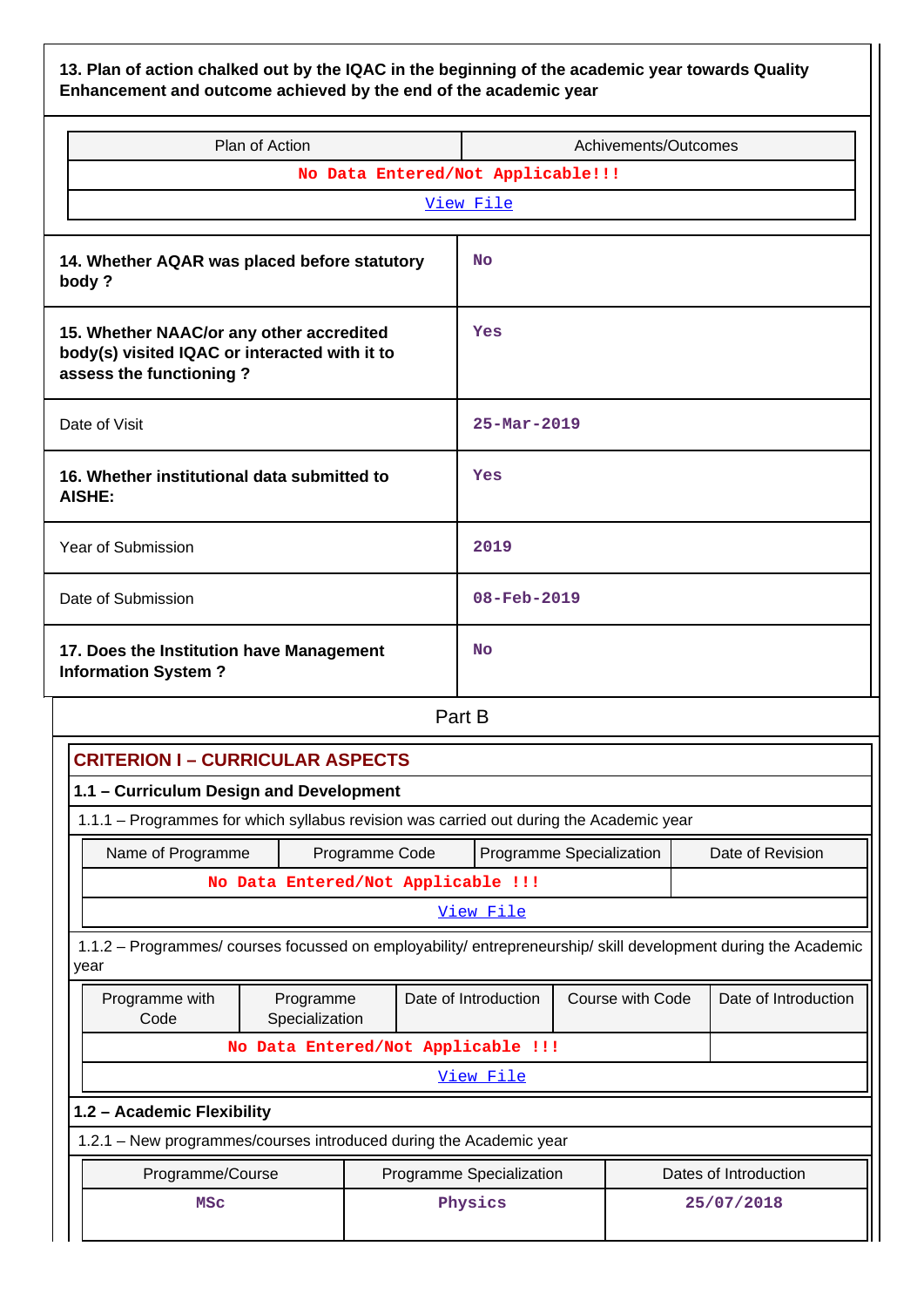| MSC                                                                                                                                                                                                                                                                                                                                                                                                                                                                                                                                                                                                                                                             | Statistics                                                                                  |                   | 16/07/2018                                                   |  |  |  |  |  |  |
|-----------------------------------------------------------------------------------------------------------------------------------------------------------------------------------------------------------------------------------------------------------------------------------------------------------------------------------------------------------------------------------------------------------------------------------------------------------------------------------------------------------------------------------------------------------------------------------------------------------------------------------------------------------------|---------------------------------------------------------------------------------------------|-------------------|--------------------------------------------------------------|--|--|--|--|--|--|
| No file uploaded.                                                                                                                                                                                                                                                                                                                                                                                                                                                                                                                                                                                                                                               |                                                                                             |                   |                                                              |  |  |  |  |  |  |
| 1.2.2 - Programmes in which Choice Based Credit System (CBCS)/Elective Course System implemented at the<br>College level during the Academic year.                                                                                                                                                                                                                                                                                                                                                                                                                                                                                                              |                                                                                             |                   |                                                              |  |  |  |  |  |  |
| Name of programmes adopting<br><b>CBCS</b>                                                                                                                                                                                                                                                                                                                                                                                                                                                                                                                                                                                                                      | Date of implementation of<br>Programme Specialization<br><b>CBCS/Elective Course System</b> |                   |                                                              |  |  |  |  |  |  |
| No Data Entered/Not Applicable !!!                                                                                                                                                                                                                                                                                                                                                                                                                                                                                                                                                                                                                              |                                                                                             |                   |                                                              |  |  |  |  |  |  |
| 1.3 - Curriculum Enrichment                                                                                                                                                                                                                                                                                                                                                                                                                                                                                                                                                                                                                                     |                                                                                             |                   |                                                              |  |  |  |  |  |  |
| 1.3.1 - Value-added courses imparting transferable and life skills offered during the year                                                                                                                                                                                                                                                                                                                                                                                                                                                                                                                                                                      |                                                                                             |                   |                                                              |  |  |  |  |  |  |
| <b>Value Added Courses</b>                                                                                                                                                                                                                                                                                                                                                                                                                                                                                                                                                                                                                                      | Date of Introduction                                                                        |                   | Number of Students Enrolled                                  |  |  |  |  |  |  |
| Value education                                                                                                                                                                                                                                                                                                                                                                                                                                                                                                                                                                                                                                                 | 18/06/2018                                                                                  |                   | 1339                                                         |  |  |  |  |  |  |
|                                                                                                                                                                                                                                                                                                                                                                                                                                                                                                                                                                                                                                                                 |                                                                                             | No file uploaded. |                                                              |  |  |  |  |  |  |
| 1.3.2 - Field Projects / Internships under taken during the year                                                                                                                                                                                                                                                                                                                                                                                                                                                                                                                                                                                                |                                                                                             |                   |                                                              |  |  |  |  |  |  |
| Project/Programme Title                                                                                                                                                                                                                                                                                                                                                                                                                                                                                                                                                                                                                                         | Programme Specialization                                                                    |                   | No. of students enrolled for Field<br>Projects / Internships |  |  |  |  |  |  |
| No Data Entered/Not Applicable !!!                                                                                                                                                                                                                                                                                                                                                                                                                                                                                                                                                                                                                              |                                                                                             |                   |                                                              |  |  |  |  |  |  |
|                                                                                                                                                                                                                                                                                                                                                                                                                                                                                                                                                                                                                                                                 |                                                                                             | View File         |                                                              |  |  |  |  |  |  |
| 1.4 - Feedback System                                                                                                                                                                                                                                                                                                                                                                                                                                                                                                                                                                                                                                           |                                                                                             |                   |                                                              |  |  |  |  |  |  |
| 1.4.1 - Whether structured feedback received from all the stakeholders.                                                                                                                                                                                                                                                                                                                                                                                                                                                                                                                                                                                         |                                                                                             |                   |                                                              |  |  |  |  |  |  |
| <b>Students</b>                                                                                                                                                                                                                                                                                                                                                                                                                                                                                                                                                                                                                                                 |                                                                                             |                   | Yes                                                          |  |  |  |  |  |  |
| <b>Teachers</b>                                                                                                                                                                                                                                                                                                                                                                                                                                                                                                                                                                                                                                                 |                                                                                             |                   | Yes                                                          |  |  |  |  |  |  |
| Employers                                                                                                                                                                                                                                                                                                                                                                                                                                                                                                                                                                                                                                                       |                                                                                             | Yes               |                                                              |  |  |  |  |  |  |
| Alumni                                                                                                                                                                                                                                                                                                                                                                                                                                                                                                                                                                                                                                                          |                                                                                             | Yes               |                                                              |  |  |  |  |  |  |
| Parents                                                                                                                                                                                                                                                                                                                                                                                                                                                                                                                                                                                                                                                         |                                                                                             | Yes               |                                                              |  |  |  |  |  |  |
| 1.4.2 – How the feedback obtained is being analyzed and utilized for overall development of the institution?<br>(maximum 500 words)                                                                                                                                                                                                                                                                                                                                                                                                                                                                                                                             |                                                                                             |                   |                                                              |  |  |  |  |  |  |
| <b>Feedback Obtained</b>                                                                                                                                                                                                                                                                                                                                                                                                                                                                                                                                                                                                                                        |                                                                                             |                   |                                                              |  |  |  |  |  |  |
| The student feedback comprises of three components - Curriculum, Teaching and<br>Infrastructure and Evaluative system. The questionnaire on Curriculum focuses<br>on the syllabus / sequence and relevance of the units in the course/ relevance<br>of the core electives to global competency/ innovation / placement. The survey<br>points out that approximately eighty five percent of the students rate have<br>first- rated the curriculum and the marginal seven percent have rated the<br>curriculum as average. The Questionnaire on teaching focuses on the teaching<br>methodologies/ quality of lectures/ competency of the teacher / completion of |                                                                                             |                   |                                                              |  |  |  |  |  |  |

**infrastructural facilities of the institution**

# **CRITERION II – TEACHING- LEARNING AND EVALUATION**

**2.1 – Student Enrolment and Profile**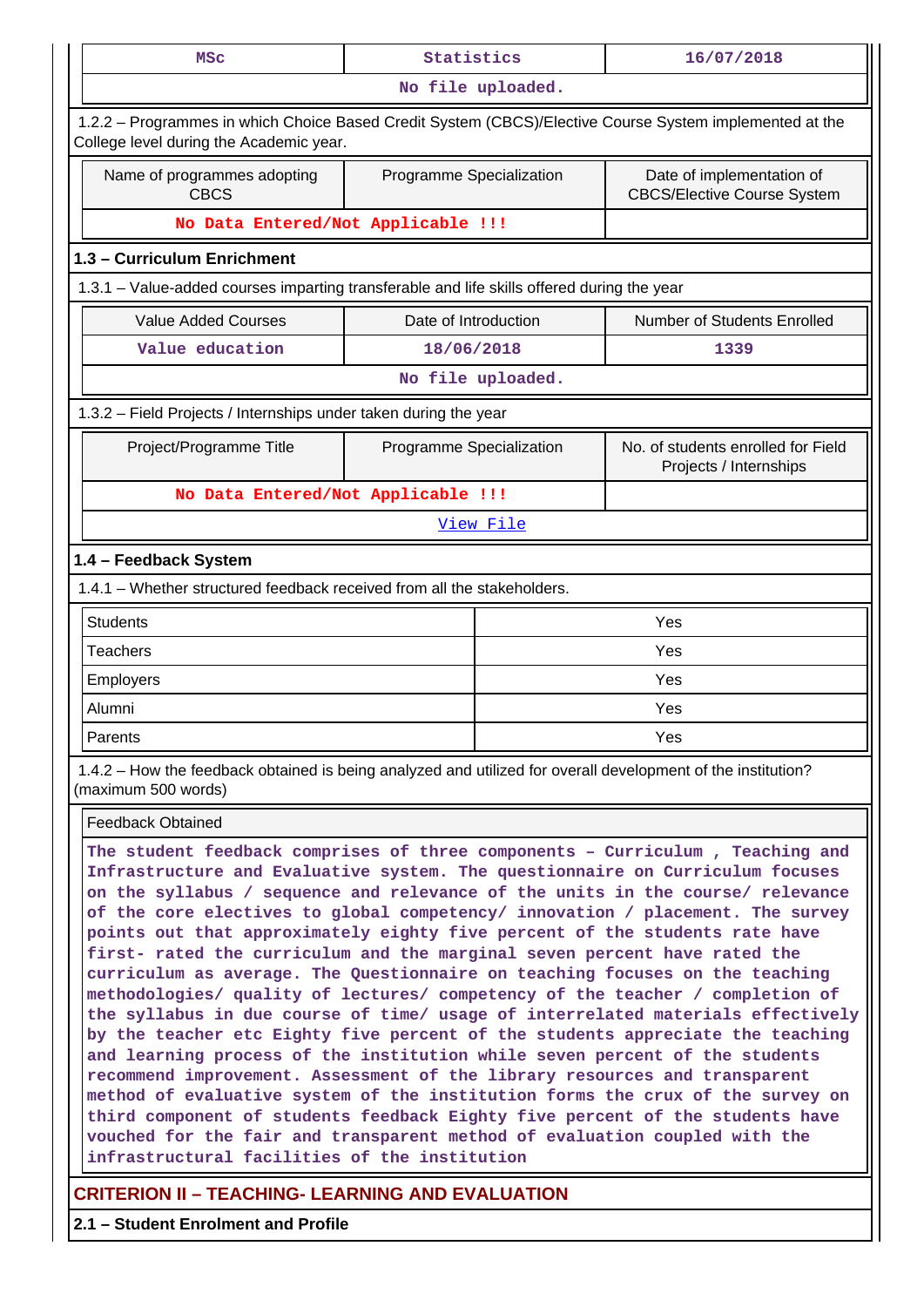|                                                                                                                                                                                                                                                                                                                                                                                                                                                                                                                                                                                                                                                                                                                                                                                                                                                                                                                                                                                                                                                                                                                                                                                                                                                               | 2.1.1 - Demand Ratio during the year                         |                             |  |                                                              |                                                                                                  |             |                                                         |  |                                                                                                                     |  |                                                             |
|---------------------------------------------------------------------------------------------------------------------------------------------------------------------------------------------------------------------------------------------------------------------------------------------------------------------------------------------------------------------------------------------------------------------------------------------------------------------------------------------------------------------------------------------------------------------------------------------------------------------------------------------------------------------------------------------------------------------------------------------------------------------------------------------------------------------------------------------------------------------------------------------------------------------------------------------------------------------------------------------------------------------------------------------------------------------------------------------------------------------------------------------------------------------------------------------------------------------------------------------------------------|--------------------------------------------------------------|-----------------------------|--|--------------------------------------------------------------|--------------------------------------------------------------------------------------------------|-------------|---------------------------------------------------------|--|---------------------------------------------------------------------------------------------------------------------|--|-------------------------------------------------------------|
| Name of the<br>Programme                                                                                                                                                                                                                                                                                                                                                                                                                                                                                                                                                                                                                                                                                                                                                                                                                                                                                                                                                                                                                                                                                                                                                                                                                                      |                                                              | Programme<br>Specialization |  | Number of seats<br>available                                 | Application received                                                                             |             | Number of                                               |  | <b>Students Enrolled</b>                                                                                            |  |                                                             |
|                                                                                                                                                                                                                                                                                                                                                                                                                                                                                                                                                                                                                                                                                                                                                                                                                                                                                                                                                                                                                                                                                                                                                                                                                                                               | No Data Entered/Not Applicable !!!                           |                             |  |                                                              |                                                                                                  |             |                                                         |  |                                                                                                                     |  |                                                             |
|                                                                                                                                                                                                                                                                                                                                                                                                                                                                                                                                                                                                                                                                                                                                                                                                                                                                                                                                                                                                                                                                                                                                                                                                                                                               | View File                                                    |                             |  |                                                              |                                                                                                  |             |                                                         |  |                                                                                                                     |  |                                                             |
| 2.2 - Catering to Student Diversity                                                                                                                                                                                                                                                                                                                                                                                                                                                                                                                                                                                                                                                                                                                                                                                                                                                                                                                                                                                                                                                                                                                                                                                                                           |                                                              |                             |  |                                                              |                                                                                                  |             |                                                         |  |                                                                                                                     |  |                                                             |
| 2.2.1 - Student - Full time teacher ratio (current year data)                                                                                                                                                                                                                                                                                                                                                                                                                                                                                                                                                                                                                                                                                                                                                                                                                                                                                                                                                                                                                                                                                                                                                                                                 |                                                              |                             |  |                                                              |                                                                                                  |             |                                                         |  |                                                                                                                     |  |                                                             |
| Year                                                                                                                                                                                                                                                                                                                                                                                                                                                                                                                                                                                                                                                                                                                                                                                                                                                                                                                                                                                                                                                                                                                                                                                                                                                          | Number of<br>students enrolled<br>in the institution<br>(UG) |                             |  | Number of<br>students enrolled<br>in the institution<br>(PG) | Number of<br>fulltime teachers<br>available in the<br>institution<br>teaching only UG<br>courses |             | Number of<br>available in the<br>institution<br>courses |  | fulltime teachers<br>teaching only PG                                                                               |  | Number of<br>teachers<br>teaching both UG<br>and PG courses |
| 2018                                                                                                                                                                                                                                                                                                                                                                                                                                                                                                                                                                                                                                                                                                                                                                                                                                                                                                                                                                                                                                                                                                                                                                                                                                                          | 1339                                                         |                             |  | 313                                                          | 0                                                                                                |             | 0                                                       |  | 99                                                                                                                  |  |                                                             |
| 2.3 - Teaching - Learning Process                                                                                                                                                                                                                                                                                                                                                                                                                                                                                                                                                                                                                                                                                                                                                                                                                                                                                                                                                                                                                                                                                                                                                                                                                             |                                                              |                             |  |                                                              |                                                                                                  |             |                                                         |  |                                                                                                                     |  |                                                             |
| 2.3.1 – Percentage of teachers using ICT for effective teaching with Learning Management Systems (LMS), E-<br>learning resources etc. (current year data)                                                                                                                                                                                                                                                                                                                                                                                                                                                                                                                                                                                                                                                                                                                                                                                                                                                                                                                                                                                                                                                                                                     |                                                              |                             |  |                                                              |                                                                                                  |             |                                                         |  |                                                                                                                     |  |                                                             |
| Number of<br><b>Teachers on Roll</b>                                                                                                                                                                                                                                                                                                                                                                                                                                                                                                                                                                                                                                                                                                                                                                                                                                                                                                                                                                                                                                                                                                                                                                                                                          | Number of<br>teachers using<br>ICT (LMS, e-<br>Resources)    |                             |  | <b>ICT Tools and</b><br>resources<br>available               | Number of ICT<br>enabled<br>Classrooms                                                           |             | Numberof smart<br>classrooms                            |  | E-resources and<br>techniques used                                                                                  |  |                                                             |
|                                                                                                                                                                                                                                                                                                                                                                                                                                                                                                                                                                                                                                                                                                                                                                                                                                                                                                                                                                                                                                                                                                                                                                                                                                                               |                                                              |                             |  |                                                              | No Data Entered/Not Applicable !!!                                                               |             |                                                         |  |                                                                                                                     |  |                                                             |
|                                                                                                                                                                                                                                                                                                                                                                                                                                                                                                                                                                                                                                                                                                                                                                                                                                                                                                                                                                                                                                                                                                                                                                                                                                                               |                                                              |                             |  |                                                              | View File of ICT Tools and resources                                                             |             |                                                         |  |                                                                                                                     |  |                                                             |
|                                                                                                                                                                                                                                                                                                                                                                                                                                                                                                                                                                                                                                                                                                                                                                                                                                                                                                                                                                                                                                                                                                                                                                                                                                                               |                                                              |                             |  |                                                              | View File of E-resources and techniques used                                                     |             |                                                         |  |                                                                                                                     |  |                                                             |
|                                                                                                                                                                                                                                                                                                                                                                                                                                                                                                                                                                                                                                                                                                                                                                                                                                                                                                                                                                                                                                                                                                                                                                                                                                                               |                                                              |                             |  |                                                              |                                                                                                  |             |                                                         |  |                                                                                                                     |  |                                                             |
| 2.3.2 - Students mentoring system available in the institution? Give details. (maximum 500 words)<br>Under the tutelage of the mentors, the students are indoctrinated on the core ethical values of equality, fraternity<br>and mutual respect. The Women's Cell of the institution organises special lectures to sensitise the students to<br>gender equity and rights. The Clean Thanjavur Club and the Exnora together motivate and garner the support of<br>the students in the preservation, maintenance and sustenance of the natural environment. The NSS cell of the<br>institution inculcate among the students civic responsibility and community service. In addition to core electives,<br>the institution arranges for lectures on topics of social relevance for the students. Through personality<br>development programmes, Yoga and Stress Management, the students are aware of the social issues that<br>require redressal. The institution organises programmes on centenary celebrations of Public Intellectuals.<br>Students get to know the ideologies of these intellectuals and try to ingest them. The Career and Placement Cell<br>of the institution channels the potentials of the students through career guidance initiatives |                                                              |                             |  |                                                              |                                                                                                  |             |                                                         |  |                                                                                                                     |  |                                                             |
| Number of students enrolled in the<br>institution                                                                                                                                                                                                                                                                                                                                                                                                                                                                                                                                                                                                                                                                                                                                                                                                                                                                                                                                                                                                                                                                                                                                                                                                             |                                                              |                             |  |                                                              | Number of fulltime teachers                                                                      |             |                                                         |  | Mentor: Mentee Ratio                                                                                                |  |                                                             |
| 4338                                                                                                                                                                                                                                                                                                                                                                                                                                                                                                                                                                                                                                                                                                                                                                                                                                                                                                                                                                                                                                                                                                                                                                                                                                                          |                                                              |                             |  | 99                                                           |                                                                                                  |             |                                                         |  | 1:44                                                                                                                |  |                                                             |
| 2.4 - Teacher Profile and Quality                                                                                                                                                                                                                                                                                                                                                                                                                                                                                                                                                                                                                                                                                                                                                                                                                                                                                                                                                                                                                                                                                                                                                                                                                             |                                                              |                             |  |                                                              |                                                                                                  |             |                                                         |  |                                                                                                                     |  |                                                             |
| 2.4.1 - Number of full time teachers appointed during the year                                                                                                                                                                                                                                                                                                                                                                                                                                                                                                                                                                                                                                                                                                                                                                                                                                                                                                                                                                                                                                                                                                                                                                                                |                                                              |                             |  |                                                              |                                                                                                  |             |                                                         |  |                                                                                                                     |  |                                                             |
| No. of sanctioned<br>positions                                                                                                                                                                                                                                                                                                                                                                                                                                                                                                                                                                                                                                                                                                                                                                                                                                                                                                                                                                                                                                                                                                                                                                                                                                |                                                              | No. of filled positions     |  | Vacant positions                                             |                                                                                                  |             | Positions filled during<br>the current year             |  | No. of faculty with<br>Ph.D                                                                                         |  |                                                             |
| 175                                                                                                                                                                                                                                                                                                                                                                                                                                                                                                                                                                                                                                                                                                                                                                                                                                                                                                                                                                                                                                                                                                                                                                                                                                                           |                                                              | 102                         |  | 73                                                           |                                                                                                  |             | 0                                                       |  | 93                                                                                                                  |  |                                                             |
| International level from Government, recognised bodies during the year)                                                                                                                                                                                                                                                                                                                                                                                                                                                                                                                                                                                                                                                                                                                                                                                                                                                                                                                                                                                                                                                                                                                                                                                       |                                                              |                             |  |                                                              |                                                                                                  |             |                                                         |  | 2.4.2 - Honours and recognition received by teachers (received awards, recognition, fellowships at State, National, |  |                                                             |
| Year of Award                                                                                                                                                                                                                                                                                                                                                                                                                                                                                                                                                                                                                                                                                                                                                                                                                                                                                                                                                                                                                                                                                                                                                                                                                                                 |                                                              |                             |  | Name of full time teachers                                   |                                                                                                  | Designation |                                                         |  | Name of the award,                                                                                                  |  |                                                             |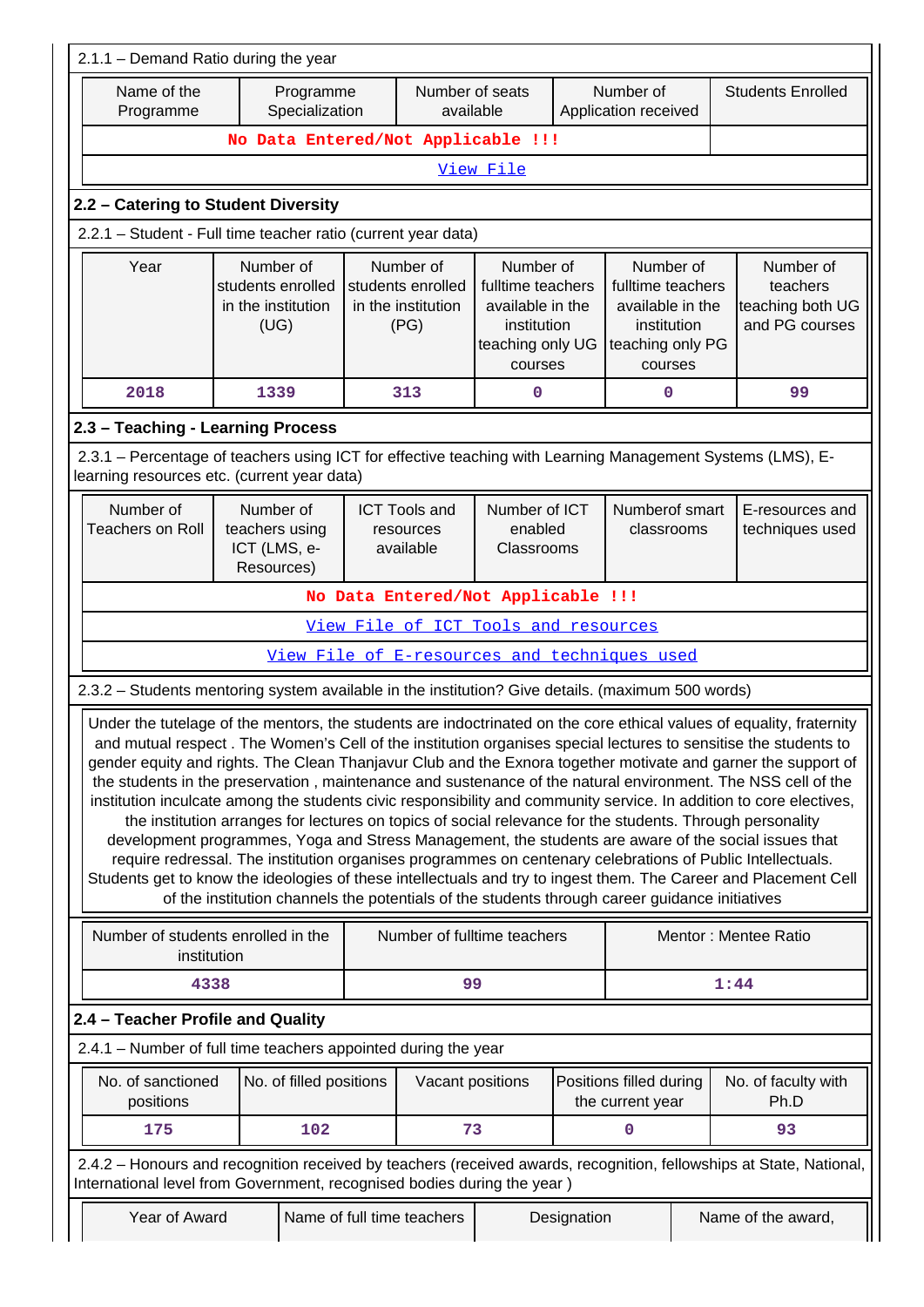|                                                                                                                                                                                                        |                                    | receiving awards from<br>state level, national level,<br>international level |                                                                       | fellowship, received from<br>Government or recognized<br>bodies |                                                                                 |                                                                                 |  |  |
|--------------------------------------------------------------------------------------------------------------------------------------------------------------------------------------------------------|------------------------------------|------------------------------------------------------------------------------|-----------------------------------------------------------------------|-----------------------------------------------------------------|---------------------------------------------------------------------------------|---------------------------------------------------------------------------------|--|--|
|                                                                                                                                                                                                        |                                    | No Data Entered/Not Applicable !!!                                           |                                                                       |                                                                 |                                                                                 |                                                                                 |  |  |
|                                                                                                                                                                                                        |                                    |                                                                              | View File                                                             |                                                                 |                                                                                 |                                                                                 |  |  |
| 2.5 - Evaluation Process and Reforms                                                                                                                                                                   |                                    |                                                                              |                                                                       |                                                                 |                                                                                 |                                                                                 |  |  |
| 2.5.1 – Number of days from the date of semester-end/ year- end examination till the declaration of results during<br>the year                                                                         |                                    |                                                                              |                                                                       |                                                                 |                                                                                 |                                                                                 |  |  |
| Programme Name                                                                                                                                                                                         | Programme Code                     |                                                                              | Semester/year                                                         | Last date of the last<br>semester-end/year-<br>end examination  | Date of declaration of<br>results of semester-<br>end/ year- end<br>examination |                                                                                 |  |  |
|                                                                                                                                                                                                        |                                    | No Data Entered/Not Applicable !!!                                           |                                                                       |                                                                 |                                                                                 |                                                                                 |  |  |
|                                                                                                                                                                                                        |                                    |                                                                              | View File                                                             |                                                                 |                                                                                 |                                                                                 |  |  |
| 2.5.2 - Average percentage of Student complaints/grievances about evaluation against total number appeared in<br>the examinations during the year                                                      |                                    |                                                                              |                                                                       |                                                                 |                                                                                 |                                                                                 |  |  |
| Number of complaints or grievances<br>about evaluation                                                                                                                                                 |                                    |                                                                              | Total number of students appeared<br>in the examination               |                                                                 |                                                                                 | Percentage                                                                      |  |  |
| 0                                                                                                                                                                                                      |                                    |                                                                              | 0                                                                     |                                                                 |                                                                                 | 0                                                                               |  |  |
| 2.6 - Student Performance and Learning Outcomes                                                                                                                                                        |                                    |                                                                              |                                                                       |                                                                 |                                                                                 |                                                                                 |  |  |
| 2.6.1 - Program outcomes, program specific outcomes and course outcomes for all programs offered by the<br>institution are stated and displayed in website of the institution (to provide the weblink) |                                    |                                                                              |                                                                       |                                                                 |                                                                                 |                                                                                 |  |  |
|                                                                                                                                                                                                        |                                    |                                                                              | 6 2245.pdf                                                            |                                                                 |                                                                                 | https://assessmentonline.naac.gov.in/storage/app/hei/SSR/102054/2.6.1 154550768 |  |  |
| 2.6.2 - Pass percentage of students                                                                                                                                                                    |                                    |                                                                              |                                                                       |                                                                 |                                                                                 |                                                                                 |  |  |
| Programme<br>Code                                                                                                                                                                                      | Programme<br>Name                  | Programme<br>Specialization                                                  | Number of<br>students<br>appeared in the<br>final year<br>examination |                                                                 | Number of<br>students passed<br>in final year<br>examination                    | Pass Percentage                                                                 |  |  |
|                                                                                                                                                                                                        | No Data Entered/Not Applicable !!! |                                                                              |                                                                       |                                                                 |                                                                                 |                                                                                 |  |  |
|                                                                                                                                                                                                        |                                    |                                                                              | View File                                                             |                                                                 |                                                                                 |                                                                                 |  |  |
| 2.7 - Student Satisfaction Survey                                                                                                                                                                      |                                    |                                                                              |                                                                       |                                                                 |                                                                                 |                                                                                 |  |  |
| 2.7.1 - Student Satisfaction Survey (SSS) on overall institutional performance (Institution may design the<br>questionnaire) (results and details be provided as weblink)                              |                                    |                                                                              |                                                                       |                                                                 |                                                                                 |                                                                                 |  |  |
|                                                                                                                                                                                                        |                                    | No Data Entered/Not Applicable !!!                                           |                                                                       |                                                                 |                                                                                 |                                                                                 |  |  |
| <b>CRITERION III - RESEARCH, INNOVATIONS AND EXTENSION</b>                                                                                                                                             |                                    |                                                                              |                                                                       |                                                                 |                                                                                 |                                                                                 |  |  |
| 3.1 - Promotion of Research and Facilities                                                                                                                                                             |                                    |                                                                              |                                                                       |                                                                 |                                                                                 |                                                                                 |  |  |
| 3.1.1 - The institution provides seed money to its teachers for research                                                                                                                               |                                    |                                                                              |                                                                       |                                                                 |                                                                                 |                                                                                 |  |  |
|                                                                                                                                                                                                        |                                    |                                                                              | View File                                                             |                                                                 |                                                                                 |                                                                                 |  |  |
| 3.1.2 - Teachers awarded National/International fellowship for advanced studies/ research during the year                                                                                              |                                    |                                                                              |                                                                       |                                                                 |                                                                                 |                                                                                 |  |  |
| <b>Type</b>                                                                                                                                                                                            | Name of the teacher<br>awarded the |                                                                              | Name of the award                                                     |                                                                 | Date of award                                                                   | Awarding agency                                                                 |  |  |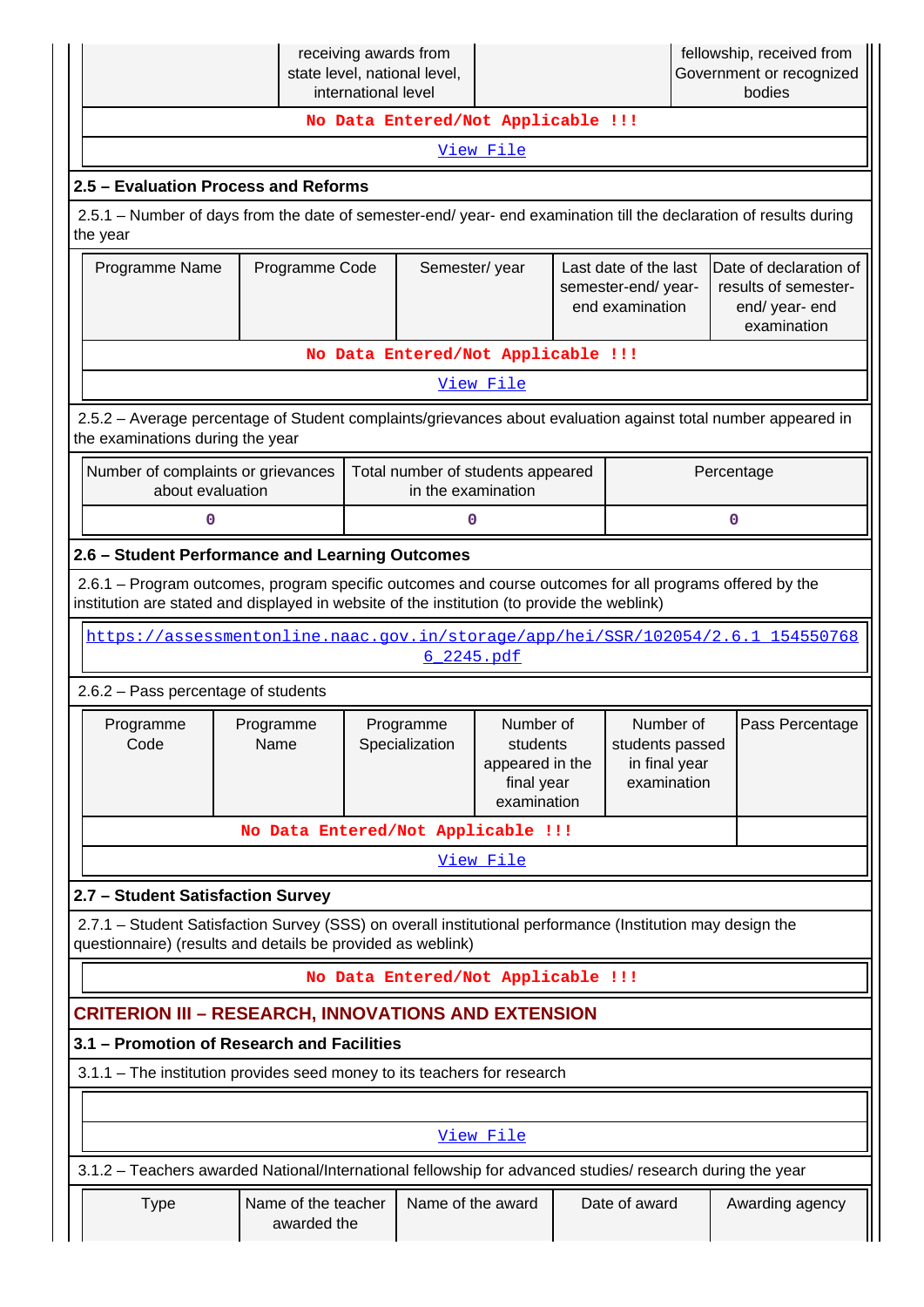|                                                                                                                                          | fellowship                                                                                                   |                                    |                         |  |                         |                         |  |  |  |  |
|------------------------------------------------------------------------------------------------------------------------------------------|--------------------------------------------------------------------------------------------------------------|------------------------------------|-------------------------|--|-------------------------|-------------------------|--|--|--|--|
|                                                                                                                                          |                                                                                                              | No Data Entered/Not Applicable !!! |                         |  |                         |                         |  |  |  |  |
|                                                                                                                                          | No file uploaded.                                                                                            |                                    |                         |  |                         |                         |  |  |  |  |
| 3.2 - Resource Mobilization for Research                                                                                                 |                                                                                                              |                                    |                         |  |                         |                         |  |  |  |  |
| 3.2.1 – Research funds sanctioned and received from various agencies, industry and other organisations                                   |                                                                                                              |                                    |                         |  |                         |                         |  |  |  |  |
| Nature of the Project                                                                                                                    | Duration<br>Name of the funding<br>Amount received<br>Total grant<br>sanctioned<br>during the year<br>agency |                                    |                         |  |                         |                         |  |  |  |  |
|                                                                                                                                          |                                                                                                              | No Data Entered/Not Applicable !!! |                         |  |                         |                         |  |  |  |  |
|                                                                                                                                          |                                                                                                              |                                    | View File               |  |                         |                         |  |  |  |  |
| 3.2.2 - Number of ongoing research projects per teacher funded by government and non-government agencies<br>during the years             |                                                                                                              |                                    |                         |  |                         |                         |  |  |  |  |
|                                                                                                                                          |                                                                                                              |                                    |                         |  |                         |                         |  |  |  |  |
|                                                                                                                                          |                                                                                                              | No Data Entered/Not Applicable !!! |                         |  |                         |                         |  |  |  |  |
| 3.3 - Innovation Ecosystem                                                                                                               |                                                                                                              |                                    |                         |  |                         |                         |  |  |  |  |
| 3.3.1 - Workshops/Seminars Conducted on Intellectual Property Rights (IPR) and Industry-Academia Innovative<br>practices during the year |                                                                                                              |                                    |                         |  |                         |                         |  |  |  |  |
| Title of workshop/seminar                                                                                                                |                                                                                                              | Name of the Dept.                  |                         |  |                         | Date                    |  |  |  |  |
| Workshop on Mooc and Free<br>online courses                                                                                              |                                                                                                              | <b>IQAC</b>                        |                         |  |                         | 29/03/2019              |  |  |  |  |
| Workshop on<br>Bibiliometrics and                                                                                                        |                                                                                                              | <b>IQAC</b>                        | 30/03/2019              |  |                         |                         |  |  |  |  |
| Research output Analysis                                                                                                                 |                                                                                                              |                                    |                         |  |                         |                         |  |  |  |  |
|                                                                                                                                          |                                                                                                              |                                    | No file uploaded.       |  |                         |                         |  |  |  |  |
| 3.3.2 - Awards for Innovation won by Institution/Teachers/Research scholars/Students during the year                                     |                                                                                                              |                                    |                         |  |                         |                         |  |  |  |  |
| Title of the innovation                                                                                                                  | Name of Awardee                                                                                              | Awarding Agency                    |                         |  | Date of award           | Category                |  |  |  |  |
|                                                                                                                                          |                                                                                                              | No Data Entered/Not Applicable !!! |                         |  |                         |                         |  |  |  |  |
|                                                                                                                                          |                                                                                                              |                                    | View File               |  |                         |                         |  |  |  |  |
| 3.3.3 - No. of Incubation centre created, start-ups incubated on campus during the year                                                  |                                                                                                              |                                    |                         |  |                         |                         |  |  |  |  |
| Incubation<br>Center                                                                                                                     | Name                                                                                                         | Sponsered By                       | Name of the<br>Start-up |  | Nature of Start-<br>up  | Date of<br>Commencement |  |  |  |  |
|                                                                                                                                          |                                                                                                              | No Data Entered/Not Applicable !!! |                         |  |                         |                         |  |  |  |  |
|                                                                                                                                          |                                                                                                              |                                    | No file uploaded.       |  |                         |                         |  |  |  |  |
| 3.4 - Research Publications and Awards                                                                                                   |                                                                                                              |                                    |                         |  |                         |                         |  |  |  |  |
| $3.4.1$ – Ph. Ds awarded during the year                                                                                                 |                                                                                                              |                                    |                         |  |                         |                         |  |  |  |  |
|                                                                                                                                          | Name of the Department                                                                                       |                                    |                         |  | Number of PhD's Awarded |                         |  |  |  |  |
|                                                                                                                                          | 7<br>Zoology                                                                                                 |                                    |                         |  |                         |                         |  |  |  |  |
|                                                                                                                                          | Mathematics<br>6                                                                                             |                                    |                         |  |                         |                         |  |  |  |  |
|                                                                                                                                          | Tamil                                                                                                        |                                    |                         |  | 5                       |                         |  |  |  |  |
|                                                                                                                                          | Botany                                                                                                       |                                    |                         |  | $\overline{4}$          |                         |  |  |  |  |
|                                                                                                                                          | Commerce                                                                                                     |                                    |                         |  | 3                       |                         |  |  |  |  |
| English<br>1                                                                                                                             |                                                                                                              |                                    |                         |  |                         |                         |  |  |  |  |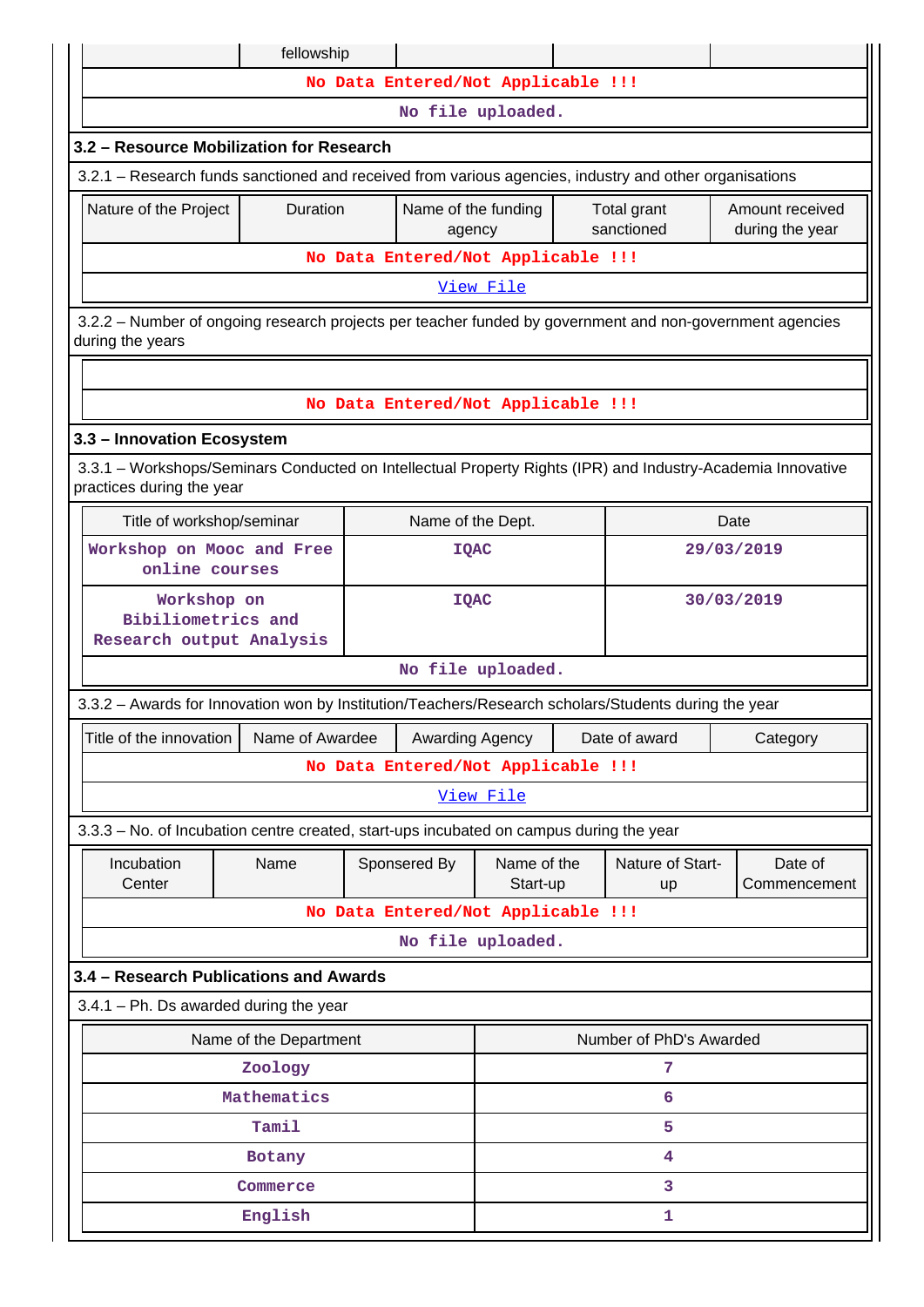| 3.4.2 - Research Publications in the Journals notified on UGC website during the year                                                                                 |        |            |                                |                              |           |                                         |                                                      |                                                                                                                            |                                                                    |  |
|-----------------------------------------------------------------------------------------------------------------------------------------------------------------------|--------|------------|--------------------------------|------------------------------|-----------|-----------------------------------------|------------------------------------------------------|----------------------------------------------------------------------------------------------------------------------------|--------------------------------------------------------------------|--|
| <b>Type</b>                                                                                                                                                           |        |            | Department                     |                              |           | Number of Publication                   |                                                      | Average Impact Factor (if<br>any)                                                                                          |                                                                    |  |
|                                                                                                                                                                       |        |            |                                |                              |           | No Data Entered/Not Applicable !!!      |                                                      |                                                                                                                            |                                                                    |  |
|                                                                                                                                                                       |        |            |                                |                              | View File |                                         |                                                      |                                                                                                                            |                                                                    |  |
| 3.4.3 – Books and Chapters in edited Volumes / Books published, and papers in National/International Conference<br>Proceedings per Teacher during the year            |        |            |                                |                              |           |                                         |                                                      |                                                                                                                            |                                                                    |  |
|                                                                                                                                                                       |        | Department |                                |                              |           |                                         | Number of Publication                                |                                                                                                                            |                                                                    |  |
|                                                                                                                                                                       |        |            |                                |                              |           | No Data Entered/Not Applicable !!!      |                                                      |                                                                                                                            |                                                                    |  |
|                                                                                                                                                                       |        |            |                                |                              | View File |                                         |                                                      |                                                                                                                            |                                                                    |  |
| 3.4.4 - Patents published/awarded during the year                                                                                                                     |        |            |                                |                              |           |                                         |                                                      |                                                                                                                            |                                                                    |  |
| <b>Patent Details</b>                                                                                                                                                 |        |            | Patent status                  |                              |           | <b>Patent Number</b>                    |                                                      |                                                                                                                            | Date of Award                                                      |  |
|                                                                                                                                                                       |        |            |                                |                              |           | No Data Entered/Not Applicable !!!      |                                                      |                                                                                                                            |                                                                    |  |
|                                                                                                                                                                       |        |            |                                | No file uploaded.            |           |                                         |                                                      |                                                                                                                            |                                                                    |  |
| 3.4.5 - Bibliometrics of the publications during the last academic year based on average citation index in Scopus/<br>Web of Science or PubMed/ Indian Citation Index |        |            |                                |                              |           |                                         |                                                      |                                                                                                                            |                                                                    |  |
| Title of the<br>Paper                                                                                                                                                 | Author | Name of    | Title of journal               | Year of<br>publication       |           | <b>Citation Index</b>                   |                                                      | Number of<br>Institutional<br>affiliation as<br>citations<br>mentioned in<br>excluding self<br>the publication<br>citation |                                                                    |  |
|                                                                                                                                                                       |        |            |                                |                              |           | No Data Entered/Not Applicable !!!      |                                                      |                                                                                                                            |                                                                    |  |
|                                                                                                                                                                       |        |            |                                | No file uploaded.            |           |                                         |                                                      |                                                                                                                            |                                                                    |  |
| 3.4.6 - h-Index of the Institutional Publications during the year. (based on Scopus/ Web of science)                                                                  |        |            |                                |                              |           |                                         |                                                      |                                                                                                                            |                                                                    |  |
| Title of the<br>Paper                                                                                                                                                 | Author | Name of    | Title of journal               | Year of<br>publication       |           | h-index                                 | Number of<br>citations<br>excluding self<br>citation |                                                                                                                            | Institutional<br>affiliation as<br>mentioned in<br>the publication |  |
|                                                                                                                                                                       |        |            |                                |                              |           | No Data Entered/Not Applicable !!!      |                                                      |                                                                                                                            |                                                                    |  |
|                                                                                                                                                                       |        |            |                                | No file uploaded.            |           |                                         |                                                      |                                                                                                                            |                                                                    |  |
| 3.4.7 - Faculty participation in Seminars/Conferences and Symposia during the year                                                                                    |        |            |                                |                              |           |                                         |                                                      |                                                                                                                            |                                                                    |  |
| Number of Faculty                                                                                                                                                     |        |            | International                  | National                     |           | <b>State</b>                            |                                                      |                                                                                                                            | Local                                                              |  |
|                                                                                                                                                                       |        |            |                                |                              |           | No Data Entered/Not Applicable !!!      |                                                      |                                                                                                                            |                                                                    |  |
|                                                                                                                                                                       |        |            |                                |                              | View File |                                         |                                                      |                                                                                                                            |                                                                    |  |
| 3.5 - Consultancy                                                                                                                                                     |        |            |                                |                              |           |                                         |                                                      |                                                                                                                            |                                                                    |  |
| 3.5.1 - Revenue generated from Consultancy during the year                                                                                                            |        |            |                                |                              |           |                                         |                                                      |                                                                                                                            |                                                                    |  |
| Name of the Consultan(s)<br>department                                                                                                                                |        |            | Name of consultancy<br>project |                              |           | Consulting/Sponsoring<br>Agency         |                                                      |                                                                                                                            | Revenue generated<br>(amount in rupees)                            |  |
|                                                                                                                                                                       |        |            |                                |                              |           | No Data Entered/Not Applicable !!!      |                                                      |                                                                                                                            |                                                                    |  |
|                                                                                                                                                                       |        |            |                                | No file uploaded.            |           |                                         |                                                      |                                                                                                                            |                                                                    |  |
| 3.5.2 - Revenue generated from Corporate Training by the institution during the year                                                                                  |        |            |                                |                              |           |                                         |                                                      |                                                                                                                            |                                                                    |  |
| Name of the<br>Consultan(s)                                                                                                                                           |        |            | Title of the<br>programme      | Agency seeking /<br>training |           | Revenue generated<br>(amount in rupees) |                                                      |                                                                                                                            | Number of trainees                                                 |  |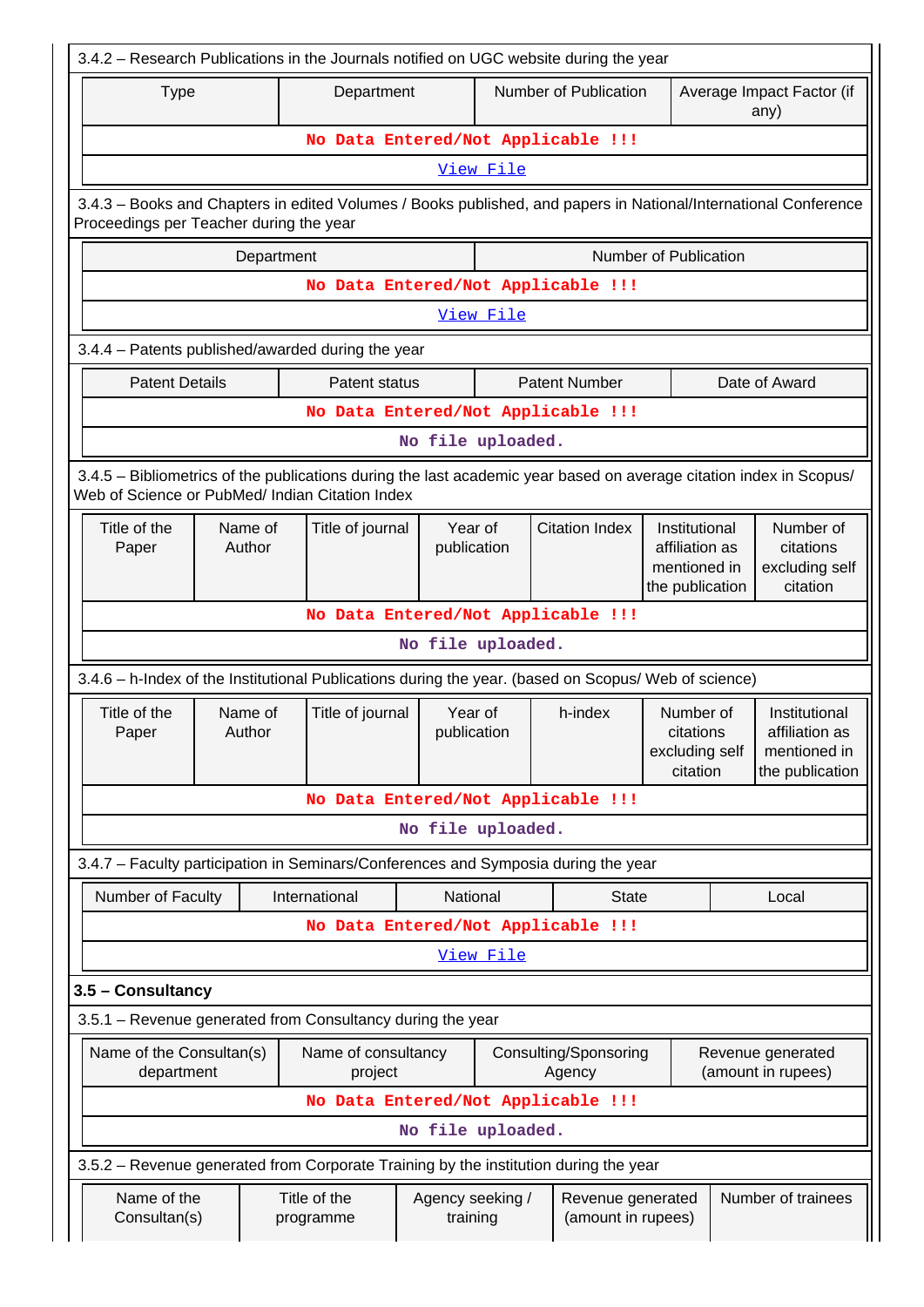**No Data Entered/Not Applicable !!!**

**No file uploaded.**

## **3.6 – Extension Activities**

 3.6.1 – Number of extension and outreach programmes conducted in collaboration with industry, community and Non- Government Organisations through NSS/NCC/Red cross/Youth Red Cross (YRC) etc., during the year

| Title of the activities            | Organising unit/agency/<br>collaborating agency | Number of teachers<br>participated in such<br>activities | Number of students<br>participated in such<br>activities |  |  |
|------------------------------------|-------------------------------------------------|----------------------------------------------------------|----------------------------------------------------------|--|--|
| No Data Entered/Not Applicable !!! |                                                 |                                                          |                                                          |  |  |

[View File](https://assessmentonline.naac.gov.in/public/Postacc/Extension/5338_Extension_1600004141.xlsx)

 3.6.2 – Awards and recognition received for extension activities from Government and other recognized bodies during the year

| Name of the activity               | Award/Recognition | <b>Awarding Bodies</b> | Number of students<br><b>Benefited</b> |  |  |
|------------------------------------|-------------------|------------------------|----------------------------------------|--|--|
| No Data Entered/Not Applicable !!! |                   |                        |                                        |  |  |
| View File                          |                   |                        |                                        |  |  |

 3.6.3 – Students participating in extension activities with Government Organisations, Non-Government Organisations and programmes such as Swachh Bharat, Aids Awareness, Gender Issue, etc. during the year

|                                                                  | cy/collaborating<br>agency<br>No Data Entered/Not Applicable !!! | participated in such   participated in such<br>activites | activites                               |  |
|------------------------------------------------------------------|------------------------------------------------------------------|----------------------------------------------------------|-----------------------------------------|--|
| Name of the scheme   Organising unit/Agen   Name of the activity |                                                                  |                                                          | Number of teachers   Number of students |  |

[View File](https://assessmentonline.naac.gov.in/public/Postacc/Students_in_extension/5338_Students_in_extension_1600484415.xlsx)

**3.7 – Collaborations**

3.7.1 – Number of Collaborative activities for research, faculty exchange, student exchange during the year

| Nature of activity                                                                                                                                       |  |  | Source of financial support<br>Participant                                                        |                                    | Duration    |  |                                                           |
|----------------------------------------------------------------------------------------------------------------------------------------------------------|--|--|---------------------------------------------------------------------------------------------------|------------------------------------|-------------|--|-----------------------------------------------------------|
| No Data Entered/Not Applicable !!!                                                                                                                       |  |  |                                                                                                   |                                    |             |  |                                                           |
|                                                                                                                                                          |  |  |                                                                                                   | <u>View File</u>                   |             |  |                                                           |
| 3.7.2 – Linkages with institutions/industries for internship, on-the- job training, project work, sharing of research<br>facilities etc. during the year |  |  |                                                                                                   |                                    |             |  |                                                           |
| Nature of linkage<br>Title of the<br>linkage                                                                                                             |  |  | Name of the<br>partnering<br>institution/<br>industry<br>/research lab<br>with contact<br>details | <b>Duration From</b>               | Duration To |  | Participant                                               |
|                                                                                                                                                          |  |  |                                                                                                   | No Data Entered/Not Applicable !!! |             |  |                                                           |
| View File                                                                                                                                                |  |  |                                                                                                   |                                    |             |  |                                                           |
| 3.7.3 - MoUs signed with institutions of national, international importance, other institutions, industries, corporate<br>houses etc. during the year    |  |  |                                                                                                   |                                    |             |  |                                                           |
| Organisation                                                                                                                                             |  |  | Date of MoU signed                                                                                | Purpose/Activities                 |             |  | Number of<br>students/teachers<br>participated under MoUs |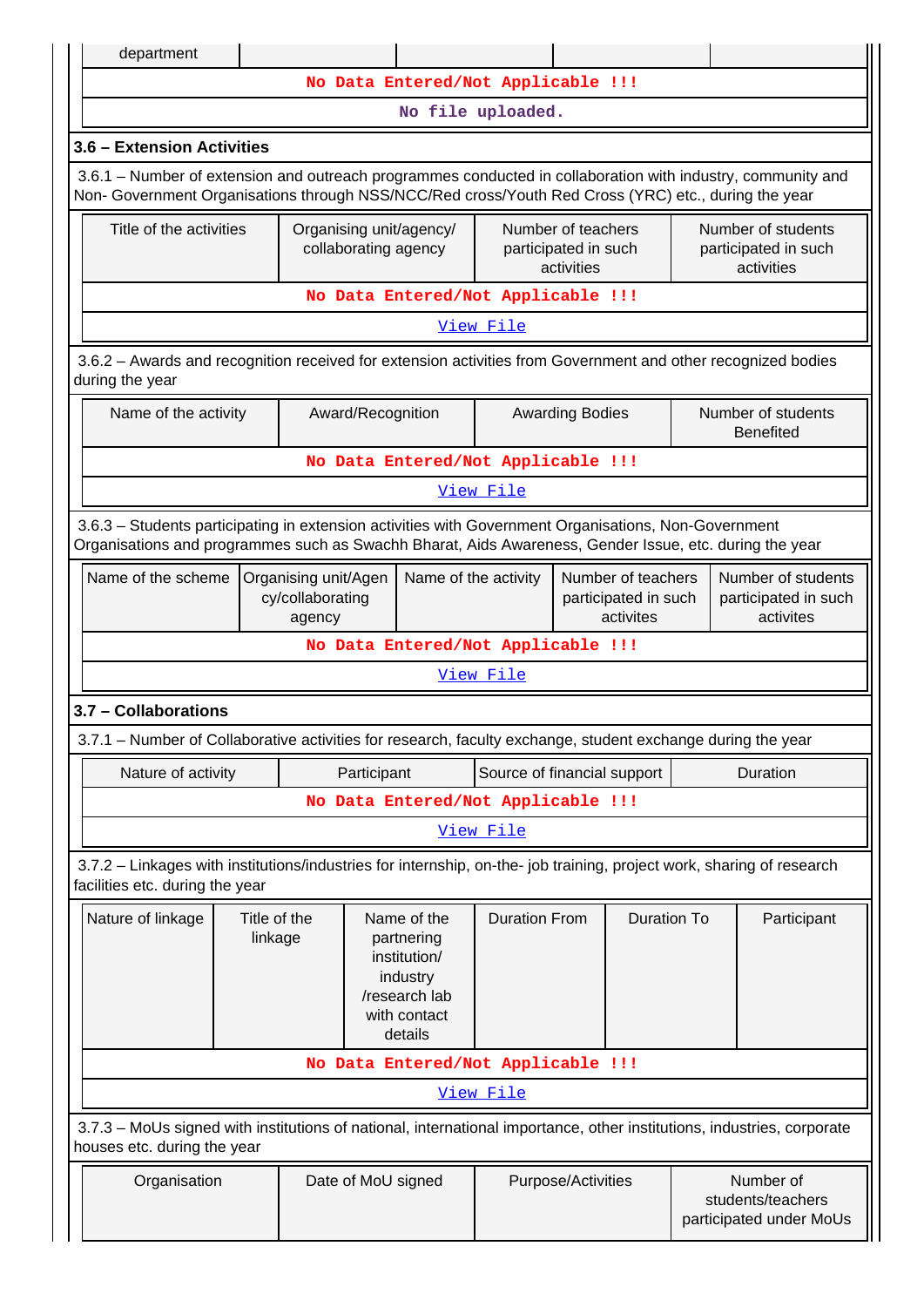|                                                                                                                                                                                                                                                         | No Data Entered/Not Applicable !!! |                                                  |                                             |                            |                                          |         |                                |                                                   |               |
|---------------------------------------------------------------------------------------------------------------------------------------------------------------------------------------------------------------------------------------------------------|------------------------------------|--------------------------------------------------|---------------------------------------------|----------------------------|------------------------------------------|---------|--------------------------------|---------------------------------------------------|---------------|
|                                                                                                                                                                                                                                                         |                                    |                                                  |                                             |                            | View File                                |         |                                |                                                   |               |
| <b>CRITERION IV – INFRASTRUCTURE AND LEARNING RESOURCES</b>                                                                                                                                                                                             |                                    |                                                  |                                             |                            |                                          |         |                                |                                                   |               |
| 4.1 - Physical Facilities                                                                                                                                                                                                                               |                                    |                                                  |                                             |                            |                                          |         |                                |                                                   |               |
| 4.1.1 - Budget allocation, excluding salary for infrastructure augmentation during the year                                                                                                                                                             |                                    |                                                  |                                             |                            |                                          |         |                                |                                                   |               |
|                                                                                                                                                                                                                                                         |                                    | Budget allocated for infrastructure augmentation |                                             |                            |                                          |         |                                | Budget utilized for infrastructure development    |               |
|                                                                                                                                                                                                                                                         |                                    | 5.5                                              |                                             |                            |                                          |         | 5.5                            |                                                   |               |
| 4.1.2 - Details of augmentation in infrastructure facilities during the year                                                                                                                                                                            |                                    |                                                  |                                             |                            |                                          |         |                                |                                                   |               |
|                                                                                                                                                                                                                                                         |                                    | <b>Facilities</b>                                |                                             |                            |                                          |         | <b>Existing or Newly Added</b> |                                                   |               |
|                                                                                                                                                                                                                                                         |                                    |                                                  |                                             |                            | No Data Entered/Not Applicable !!!       |         |                                |                                                   |               |
|                                                                                                                                                                                                                                                         |                                    |                                                  |                                             |                            | View File                                |         |                                |                                                   |               |
| 4.2 - Library as a Learning Resource                                                                                                                                                                                                                    |                                    |                                                  |                                             |                            |                                          |         |                                |                                                   |               |
| 4.2.1 - Library is automated {Integrated Library Management System (ILMS)}                                                                                                                                                                              |                                    |                                                  |                                             |                            |                                          |         |                                |                                                   |               |
|                                                                                                                                                                                                                                                         | Name of the ILMS<br>software       |                                                  | Nature of automation (fully<br>or patially) |                            |                                          | Version |                                | Year of automation                                |               |
|                                                                                                                                                                                                                                                         |                                    |                                                  |                                             |                            | No Data Entered/Not Applicable !!!       |         |                                |                                                   |               |
| 4.2.2 - Library Services                                                                                                                                                                                                                                |                                    |                                                  |                                             |                            |                                          |         |                                |                                                   |               |
| Library<br>Service Type                                                                                                                                                                                                                                 |                                    | Existing                                         |                                             |                            | Newly Added                              |         | Total                          |                                                   |               |
|                                                                                                                                                                                                                                                         |                                    |                                                  |                                             |                            | No Data Entered/Not Applicable !!!       |         |                                |                                                   |               |
|                                                                                                                                                                                                                                                         |                                    |                                                  |                                             |                            | View File                                |         |                                |                                                   |               |
| 4.2.3 - E-content developed by teachers such as: e-PG- Pathshala, CEC (under e-PG- Pathshala CEC (Under<br>Graduate) SWAYAM other MOOCs platform NPTEL/NMEICT/any other Government initiatives & institutional<br>(Learning Management System (LMS) etc |                                    |                                                  |                                             |                            |                                          |         |                                |                                                   |               |
|                                                                                                                                                                                                                                                         | Name of the Teacher                |                                                  | Name of the Module                          |                            | Platform on which module<br>is developed |         |                                | Date of launching e-<br>content                   |               |
|                                                                                                                                                                                                                                                         |                                    |                                                  |                                             |                            | No Data Entered/Not Applicable !!!       |         |                                |                                                   |               |
|                                                                                                                                                                                                                                                         |                                    |                                                  |                                             |                            | No file uploaded.                        |         |                                |                                                   |               |
| 4.3 - IT Infrastructure                                                                                                                                                                                                                                 |                                    |                                                  |                                             |                            |                                          |         |                                |                                                   |               |
| 4.3.1 - Technology Upgradation (overall)                                                                                                                                                                                                                |                                    |                                                  |                                             |                            |                                          |         |                                |                                                   |               |
| <b>Type</b>                                                                                                                                                                                                                                             | <b>Total Co</b><br>mputers         | Computer<br>Lab                                  | Internet                                    | <b>Browsing</b><br>centers | Computer<br>Centers                      | Office  | Departme<br>nts                | Available<br><b>Bandwidt</b><br>h (MBPS/<br>GBPS) | <b>Others</b> |
| Existin<br>g                                                                                                                                                                                                                                            | 229                                | 8                                                | 20                                          | 1                          | $\mathbf 0$                              | 3       | 16                             | $\overline{\mathbf{2}}$                           | $\mathbf 0$   |
| Added                                                                                                                                                                                                                                                   | 3                                  | $\overline{0}$                                   | $\mathbf 0$                                 | $\mathbf 0$                | $\mathbf 0$                              | 3       | $\mathbf 0$                    | $\mathbf 0$                                       | $\mathbf 0$   |
| Total                                                                                                                                                                                                                                                   | 232                                | 8                                                | 20                                          | 1                          | 0                                        | 6       | 16                             | $\overline{\mathbf{2}}$                           | $\mathbf 0$   |
| 4.3.2 - Bandwidth available of internet connection in the Institution (Leased line)                                                                                                                                                                     |                                    |                                                  |                                             |                            |                                          |         |                                |                                                   |               |
|                                                                                                                                                                                                                                                         |                                    |                                                  |                                             | 2 MBPS/ GBPS               |                                          |         |                                |                                                   |               |
| 4.3.3 - Facility for e-content                                                                                                                                                                                                                          |                                    |                                                  |                                             |                            |                                          |         |                                |                                                   |               |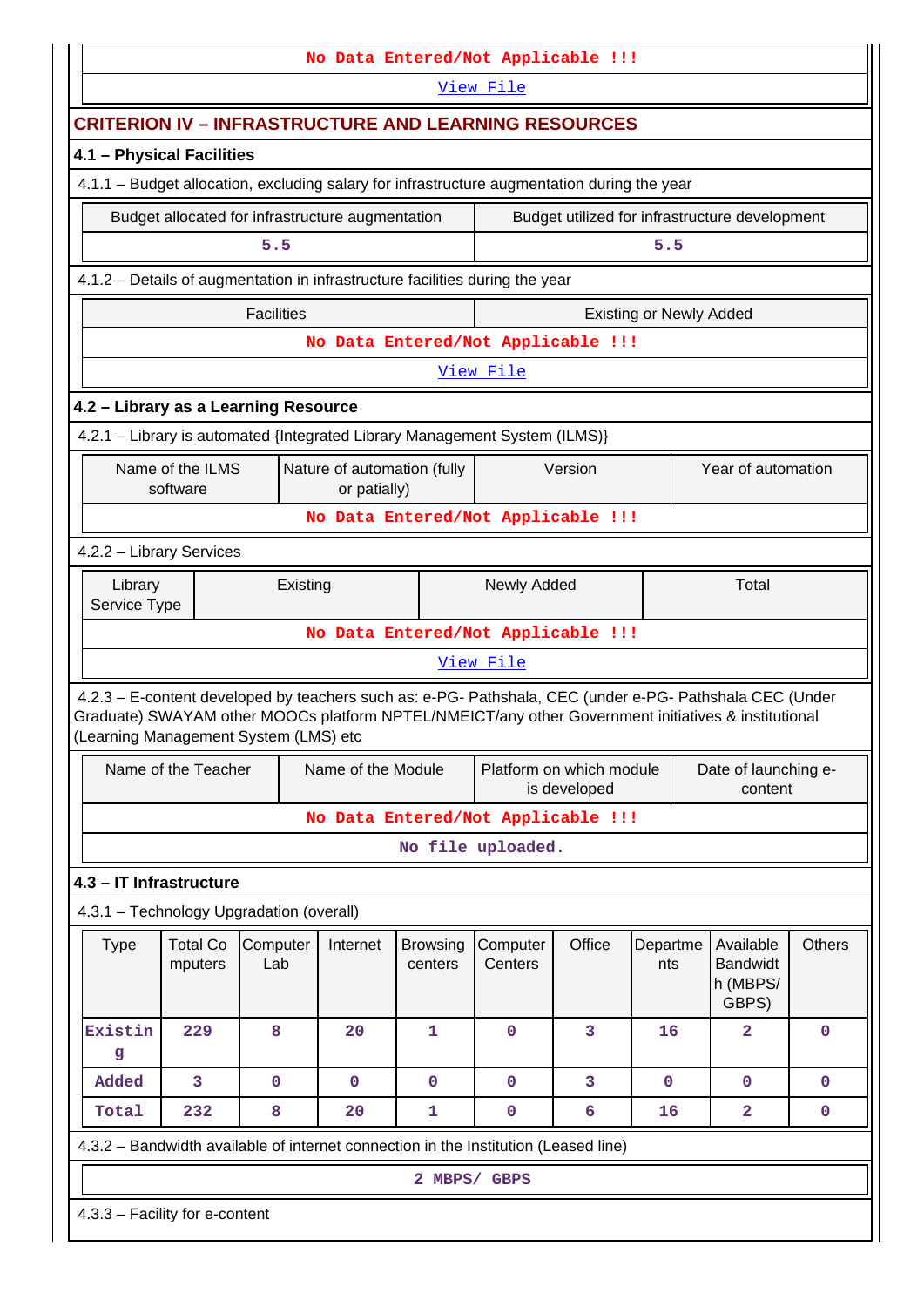**No Data Entered/Not Applicable !!!**

## **4.4 – Maintenance of Campus Infrastructure**

 4.4.1 – Expenditure incurred on maintenance of physical facilities and academic support facilities, excluding salary component, during the year

| Assigned Budget on<br>academic facilities | Expenditure incurred on<br>maintenance of academic<br><b>facilities</b> | Assigned budget on<br>physical facilities | Expenditure incurredon<br>maintenance of physical<br>facilites |
|-------------------------------------------|-------------------------------------------------------------------------|-------------------------------------------|----------------------------------------------------------------|
| 5.3                                       | 5.3                                                                     | 0.2                                       | 0.2                                                            |

 4.4.2 – Procedures and policies for maintaining and utilizing physical, academic and support facilities - laboratory, library, sports complex, computers, classrooms etc. (maximum 500 words) (information to be available in institutional Website)

 **The institution is governed by the Government of Tamil Nadu. The institution updates and augments physical, academic and support facilities and infrastructure reliant on grants received from the Government of Tamil Nadu and the University Grants Commission, New Delhi. The institution has committees under various heads- Building Committee, UGC Committee, Hostel Committee etc. The Head of the Institution in consultation with the respective committees, superintendent of the office and bursar takes a final call on the augmentation of the infrastructure, purchase and maintenance of equipments, books, sports equipments etc. The Heads of the Department are entrusted with the responsibility of maintaining a log book on the purchase of furniture, books, equipments, instruments, IT tools with bills duly endorsed and approved by the Head of the Institution. A copy of the same is extended to the office for reference in the future. Every Department maintains a Bill register and a Stock Register. The Heads of the Department systematically record the details of the purchase of equipments in the Stock Register. The bills and the warrant for the equipments are maintained in the Bill Register. The responsibility lies with the Heads of the Departments and the faculty in charge to maintain the equipments. The Librarian maintains separate Stock Register of the books purchased annually. A part of the grant received from the Government of Tamil Nadu and the University Grants Commission, New Delhi is set aside for the maintenance of the equipments and instruments. The assistance of a repairman is sought to overhaul and fix the glitches. The institution seeks the assistance of Public Works Department to repair and maintain the electrical and built environment. The superintendent and the bursar keep an eye on the facilities of the campus. Internal audit is conducted at the end of an academic year to verify and ascertain the records maintained**

[https://assessmentonline.naac.gov.in/storage/app/hei/SSR/102054/4.4.2\\_1546549276\\_2245.pdf](https://assessmentonline.naac.gov.in/storage/app/hei/SSR/102054/4.4.2_1546549276_2245.pdf)

## **CRITERION V – STUDENT SUPPORT AND PROGRESSION**

## **5.1 – Student Support**

 5.1.1 – Scholarships and Financial Support Name/Title of the scheme Number of students Amount in Rupees **No Data Entered/Not Applicable !!!** [View File](https://assessmentonline.naac.gov.in/public/Postacc/Scholarships/5338_Scholarships_1600522671.xlsx) 5.1.2 – Number of capability enhancement and development schemes such as Soft skill development, Remedial coaching, Language lab, Bridge courses, Yoga, Meditation, Personal Counselling and Mentoring etc., Name of the capability | Date of implemetation | Number of students | Agencies involved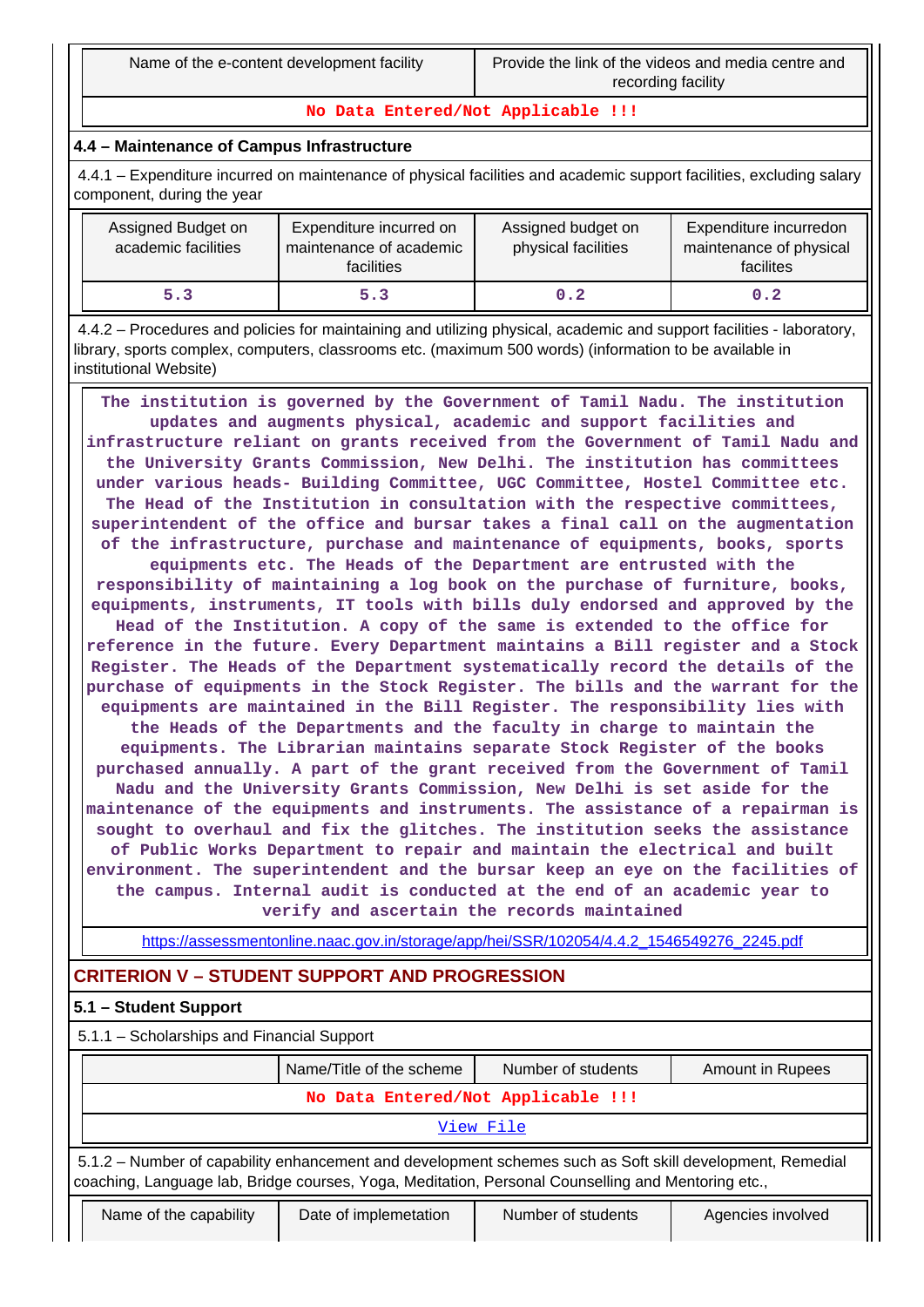| enhancement scheme                                                                                                                                                                     |                                                             |                                                                      | enrolled                                                                    |                                                              |                                     |
|----------------------------------------------------------------------------------------------------------------------------------------------------------------------------------------|-------------------------------------------------------------|----------------------------------------------------------------------|-----------------------------------------------------------------------------|--------------------------------------------------------------|-------------------------------------|
|                                                                                                                                                                                        |                                                             | No Data Entered/Not Applicable !!!                                   |                                                                             |                                                              |                                     |
|                                                                                                                                                                                        |                                                             |                                                                      | View File                                                                   |                                                              |                                     |
| 5.1.3 – Students benefited by guidance for competitive examinations and career counselling offered by the<br>institution during the year                                               |                                                             |                                                                      |                                                                             |                                                              |                                     |
| Year                                                                                                                                                                                   | Name of the<br>scheme                                       | Number of<br>benefited<br>students for<br>competitive<br>examination | Number of<br>benefited<br>students by<br>career<br>counseling<br>activities | Number of<br>students who<br>have passedin<br>the comp. exam | Number of<br>studentsp placed       |
|                                                                                                                                                                                        |                                                             | No Data Entered/Not Applicable !!!                                   |                                                                             |                                                              |                                     |
|                                                                                                                                                                                        |                                                             |                                                                      | View File                                                                   |                                                              |                                     |
| 5.1.4 – Institutional mechanism for transparency, timely redressal of student grievances, Prevention of sexual<br>harassment and ragging cases during the year                         |                                                             |                                                                      |                                                                             |                                                              |                                     |
| Total grievances received                                                                                                                                                              |                                                             | Number of grievances redressed                                       |                                                                             | Avg. number of days for grievance<br>redressal               |                                     |
| $\mathbf 0$                                                                                                                                                                            |                                                             | 0                                                                    |                                                                             | 0                                                            |                                     |
| 5.2 - Student Progression                                                                                                                                                              |                                                             |                                                                      |                                                                             |                                                              |                                     |
| 5.2.1 - Details of campus placement during the year                                                                                                                                    |                                                             |                                                                      |                                                                             |                                                              |                                     |
|                                                                                                                                                                                        | On campus                                                   |                                                                      |                                                                             | Off campus                                                   |                                     |
| Nameof<br>organizations<br>visited                                                                                                                                                     | Number of<br>students<br>participated                       | Number of<br>stduents placed                                         | Nameof<br>organizations<br>visited                                          | Number of<br>students<br>participated                        | Number of<br>stduents placed        |
|                                                                                                                                                                                        |                                                             | No Data Entered/Not Applicable !!!                                   |                                                                             |                                                              |                                     |
|                                                                                                                                                                                        |                                                             |                                                                      | View File                                                                   |                                                              |                                     |
| 5.2.2 - Student progression to higher education in percentage during the year                                                                                                          |                                                             |                                                                      |                                                                             |                                                              |                                     |
| Year                                                                                                                                                                                   | Number of<br>students<br>enrolling into<br>higher education | Programme<br>graduated from                                          | Depratment<br>graduated from                                                | Name of<br>institution joined                                | Name of<br>programme<br>admitted to |
|                                                                                                                                                                                        |                                                             | No Data Entered/Not Applicable !!!                                   |                                                                             |                                                              |                                     |
|                                                                                                                                                                                        |                                                             |                                                                      | View File                                                                   |                                                              |                                     |
| 5.2.3 - Students qualifying in state/ national/ international level examinations during the year<br>(eg:NET/SET/SLET/GATE/GMAT/CAT/GRE/TOFEL/Civil Services/State Government Services) |                                                             |                                                                      |                                                                             |                                                              |                                     |
|                                                                                                                                                                                        | Items                                                       |                                                                      |                                                                             | Number of students selected/ qualifying                      |                                     |
|                                                                                                                                                                                        |                                                             | No Data Entered/Not Applicable !!!                                   |                                                                             |                                                              |                                     |
|                                                                                                                                                                                        |                                                             |                                                                      | View File                                                                   |                                                              |                                     |
| 5.2.4 – Sports and cultural activities / competitions organised at the institution level during the year                                                                               |                                                             |                                                                      |                                                                             |                                                              |                                     |
| Activity                                                                                                                                                                               |                                                             | Level                                                                |                                                                             | Number of Participants                                       |                                     |
|                                                                                                                                                                                        |                                                             | No Data Entered/Not Applicable !!!                                   |                                                                             |                                                              |                                     |
|                                                                                                                                                                                        |                                                             |                                                                      | No file uploaded.                                                           |                                                              |                                     |
|                                                                                                                                                                                        | 5.3 - Student Participation and Activities                  |                                                                      |                                                                             |                                                              |                                     |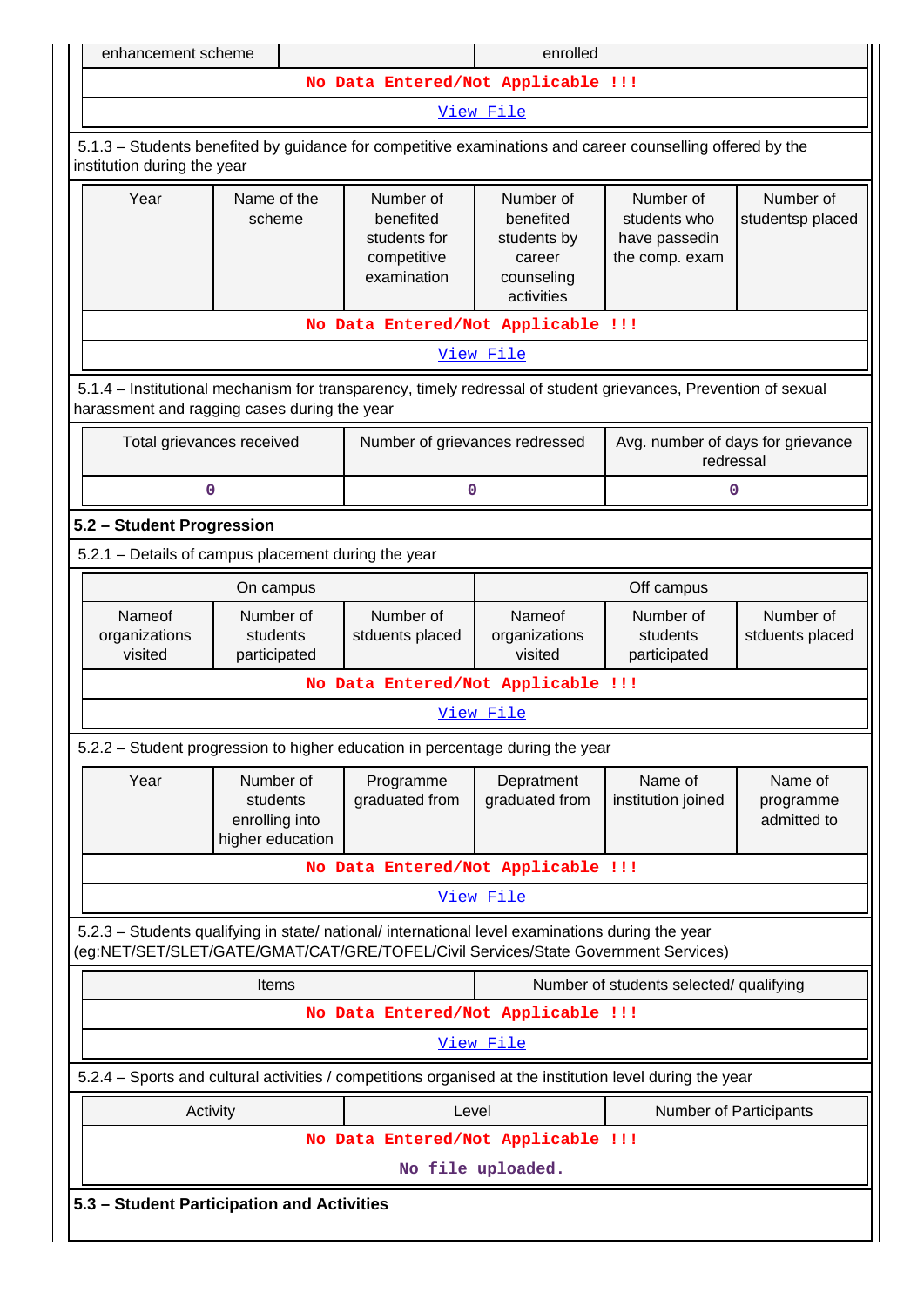|                                                                                                                                                                                                                                                                                                                                                                                                                                                                                                                                                                                                                                                                                                                                                                                                                                                                                                                                                                                                                                                                                                                                                                                                                                                                                                                                                                                                                                                                | 5.3.1 – Number of awards/medals for outstanding performance in sports/cultural activities at national/international<br>level (award for a team event should be counted as one)                                                                                                                                                                                                                          |                                                              |                           |                                                                    |                                     |                      |                                                                                                                    |
|----------------------------------------------------------------------------------------------------------------------------------------------------------------------------------------------------------------------------------------------------------------------------------------------------------------------------------------------------------------------------------------------------------------------------------------------------------------------------------------------------------------------------------------------------------------------------------------------------------------------------------------------------------------------------------------------------------------------------------------------------------------------------------------------------------------------------------------------------------------------------------------------------------------------------------------------------------------------------------------------------------------------------------------------------------------------------------------------------------------------------------------------------------------------------------------------------------------------------------------------------------------------------------------------------------------------------------------------------------------------------------------------------------------------------------------------------------------|---------------------------------------------------------------------------------------------------------------------------------------------------------------------------------------------------------------------------------------------------------------------------------------------------------------------------------------------------------------------------------------------------------|--------------------------------------------------------------|---------------------------|--------------------------------------------------------------------|-------------------------------------|----------------------|--------------------------------------------------------------------------------------------------------------------|
| Year                                                                                                                                                                                                                                                                                                                                                                                                                                                                                                                                                                                                                                                                                                                                                                                                                                                                                                                                                                                                                                                                                                                                                                                                                                                                                                                                                                                                                                                           |                                                                                                                                                                                                                                                                                                                                                                                                         | Name of the<br>award/medal                                   | National/<br>Internaional | Number of<br>awards for<br><b>Sports</b>                           | Number of<br>awards for<br>Cultural | Student ID<br>number | Name of the<br>student                                                                                             |
|                                                                                                                                                                                                                                                                                                                                                                                                                                                                                                                                                                                                                                                                                                                                                                                                                                                                                                                                                                                                                                                                                                                                                                                                                                                                                                                                                                                                                                                                |                                                                                                                                                                                                                                                                                                                                                                                                         |                                                              |                           | No Data Entered/Not Applicable !!!                                 |                                     |                      |                                                                                                                    |
|                                                                                                                                                                                                                                                                                                                                                                                                                                                                                                                                                                                                                                                                                                                                                                                                                                                                                                                                                                                                                                                                                                                                                                                                                                                                                                                                                                                                                                                                |                                                                                                                                                                                                                                                                                                                                                                                                         |                                                              |                           | View File                                                          |                                     |                      |                                                                                                                    |
|                                                                                                                                                                                                                                                                                                                                                                                                                                                                                                                                                                                                                                                                                                                                                                                                                                                                                                                                                                                                                                                                                                                                                                                                                                                                                                                                                                                                                                                                |                                                                                                                                                                                                                                                                                                                                                                                                         | the institution (maximum 500 words)                          |                           |                                                                    |                                     |                      | 5.3.2 – Activity of Student Council & representation of students on academic & administrative bodies/committees of |
| The institution has an active Student Council. The College Union is entrusted<br>with the responsibility of nominating the executive representatives of the<br>Student Council. The executive members are chosen from the class<br>representatives who are elected through secret ballot. The Student Council<br>comprises President, Vice-president, Secretary, Fine Arts Secretary and the<br>Sports Secretary. The Students Council is endowed with the responsibility of<br>organising extracurricular activities- Fine Arts, Sports, College Day, Hostel<br>Day, Service Day and convocation in the campus. The representatives of the<br>Student Council assist the Director of Physical Education to maintain<br>discipline during the conduct of extracurricular activities. The Head of the<br>Institution and senior faculty members meet the representatives of the Student<br>Council and Class representatives periodically to redress their grievances and<br>implement measures for their welfare. The students also coordinate the<br>activities of various clubs namely NSS, Leo, Red Ribbon, Youth Red Cross, Clean<br>Thanjavur Club, Women's Cell along with faculty representatives. Student<br>representatives also form a part of Board of Studies and IQAC. The functioning<br>of the student council is democratic. File Description Document Number of<br>awards/medals for outstanding performance in sports/cultural activities at |                                                                                                                                                                                                                                                                                                                                                                                                         |                                                              |                           |                                                                    |                                     |                      |                                                                                                                    |
|                                                                                                                                                                                                                                                                                                                                                                                                                                                                                                                                                                                                                                                                                                                                                                                                                                                                                                                                                                                                                                                                                                                                                                                                                                                                                                                                                                                                                                                                |                                                                                                                                                                                                                                                                                                                                                                                                         | 5.4 - Alumni Engagement                                      |                           |                                                                    |                                     |                      |                                                                                                                    |
|                                                                                                                                                                                                                                                                                                                                                                                                                                                                                                                                                                                                                                                                                                                                                                                                                                                                                                                                                                                                                                                                                                                                                                                                                                                                                                                                                                                                                                                                |                                                                                                                                                                                                                                                                                                                                                                                                         |                                                              |                           | 5.4.1 - Whether the institution has registered Alumni Association? |                                     |                      |                                                                                                                    |
| No                                                                                                                                                                                                                                                                                                                                                                                                                                                                                                                                                                                                                                                                                                                                                                                                                                                                                                                                                                                                                                                                                                                                                                                                                                                                                                                                                                                                                                                             |                                                                                                                                                                                                                                                                                                                                                                                                         |                                                              |                           |                                                                    |                                     |                      |                                                                                                                    |
|                                                                                                                                                                                                                                                                                                                                                                                                                                                                                                                                                                                                                                                                                                                                                                                                                                                                                                                                                                                                                                                                                                                                                                                                                                                                                                                                                                                                                                                                |                                                                                                                                                                                                                                                                                                                                                                                                         |                                                              |                           |                                                                    |                                     |                      |                                                                                                                    |
|                                                                                                                                                                                                                                                                                                                                                                                                                                                                                                                                                                                                                                                                                                                                                                                                                                                                                                                                                                                                                                                                                                                                                                                                                                                                                                                                                                                                                                                                |                                                                                                                                                                                                                                                                                                                                                                                                         | 5.4.2 - No. of registered Alumni:                            |                           |                                                                    |                                     |                      |                                                                                                                    |
|                                                                                                                                                                                                                                                                                                                                                                                                                                                                                                                                                                                                                                                                                                                                                                                                                                                                                                                                                                                                                                                                                                                                                                                                                                                                                                                                                                                                                                                                |                                                                                                                                                                                                                                                                                                                                                                                                         |                                                              |                           | 1400                                                               |                                     |                      |                                                                                                                    |
|                                                                                                                                                                                                                                                                                                                                                                                                                                                                                                                                                                                                                                                                                                                                                                                                                                                                                                                                                                                                                                                                                                                                                                                                                                                                                                                                                                                                                                                                |                                                                                                                                                                                                                                                                                                                                                                                                         | 5.4.3 - Alumni contribution during the year (in Rupees) :    |                           |                                                                    |                                     |                      |                                                                                                                    |
|                                                                                                                                                                                                                                                                                                                                                                                                                                                                                                                                                                                                                                                                                                                                                                                                                                                                                                                                                                                                                                                                                                                                                                                                                                                                                                                                                                                                                                                                |                                                                                                                                                                                                                                                                                                                                                                                                         |                                                              |                           | 280000                                                             |                                     |                      |                                                                                                                    |
|                                                                                                                                                                                                                                                                                                                                                                                                                                                                                                                                                                                                                                                                                                                                                                                                                                                                                                                                                                                                                                                                                                                                                                                                                                                                                                                                                                                                                                                                |                                                                                                                                                                                                                                                                                                                                                                                                         | 5.4.4 - Meetings/activities organized by Alumni Association: |                           |                                                                    |                                     |                      |                                                                                                                    |
|                                                                                                                                                                                                                                                                                                                                                                                                                                                                                                                                                                                                                                                                                                                                                                                                                                                                                                                                                                                                                                                                                                                                                                                                                                                                                                                                                                                                                                                                |                                                                                                                                                                                                                                                                                                                                                                                                         |                                                              |                           | Alumni Association Meeting held on 15.03.2019 with 116 members     |                                     |                      |                                                                                                                    |
|                                                                                                                                                                                                                                                                                                                                                                                                                                                                                                                                                                                                                                                                                                                                                                                                                                                                                                                                                                                                                                                                                                                                                                                                                                                                                                                                                                                                                                                                |                                                                                                                                                                                                                                                                                                                                                                                                         |                                                              |                           | <b>CRITERION VI - GOVERNANCE, LEADERSHIP AND MANAGEMENT</b>        |                                     |                      |                                                                                                                    |
|                                                                                                                                                                                                                                                                                                                                                                                                                                                                                                                                                                                                                                                                                                                                                                                                                                                                                                                                                                                                                                                                                                                                                                                                                                                                                                                                                                                                                                                                |                                                                                                                                                                                                                                                                                                                                                                                                         | 6.1 - Institutional Vision and Leadership                    |                           |                                                                    |                                     |                      |                                                                                                                    |
| words)                                                                                                                                                                                                                                                                                                                                                                                                                                                                                                                                                                                                                                                                                                                                                                                                                                                                                                                                                                                                                                                                                                                                                                                                                                                                                                                                                                                                                                                         |                                                                                                                                                                                                                                                                                                                                                                                                         |                                                              |                           |                                                                    |                                     |                      | 6.1.1 – Mention two practices of decentralization and participative management during the last year (maximum 500   |
|                                                                                                                                                                                                                                                                                                                                                                                                                                                                                                                                                                                                                                                                                                                                                                                                                                                                                                                                                                                                                                                                                                                                                                                                                                                                                                                                                                                                                                                                | The Principal is vested with the authority to take decisions related to<br>academics. The Faculty members are given adequate representations in various<br>committees and are permitted to conduct programmes in tune with the vision and<br>mission of the institution. The faculty members shoulder responsibility of<br>various academic and extramural activities. The Principal, the Controller of |                                                              |                           |                                                                    |                                     |                      |                                                                                                                    |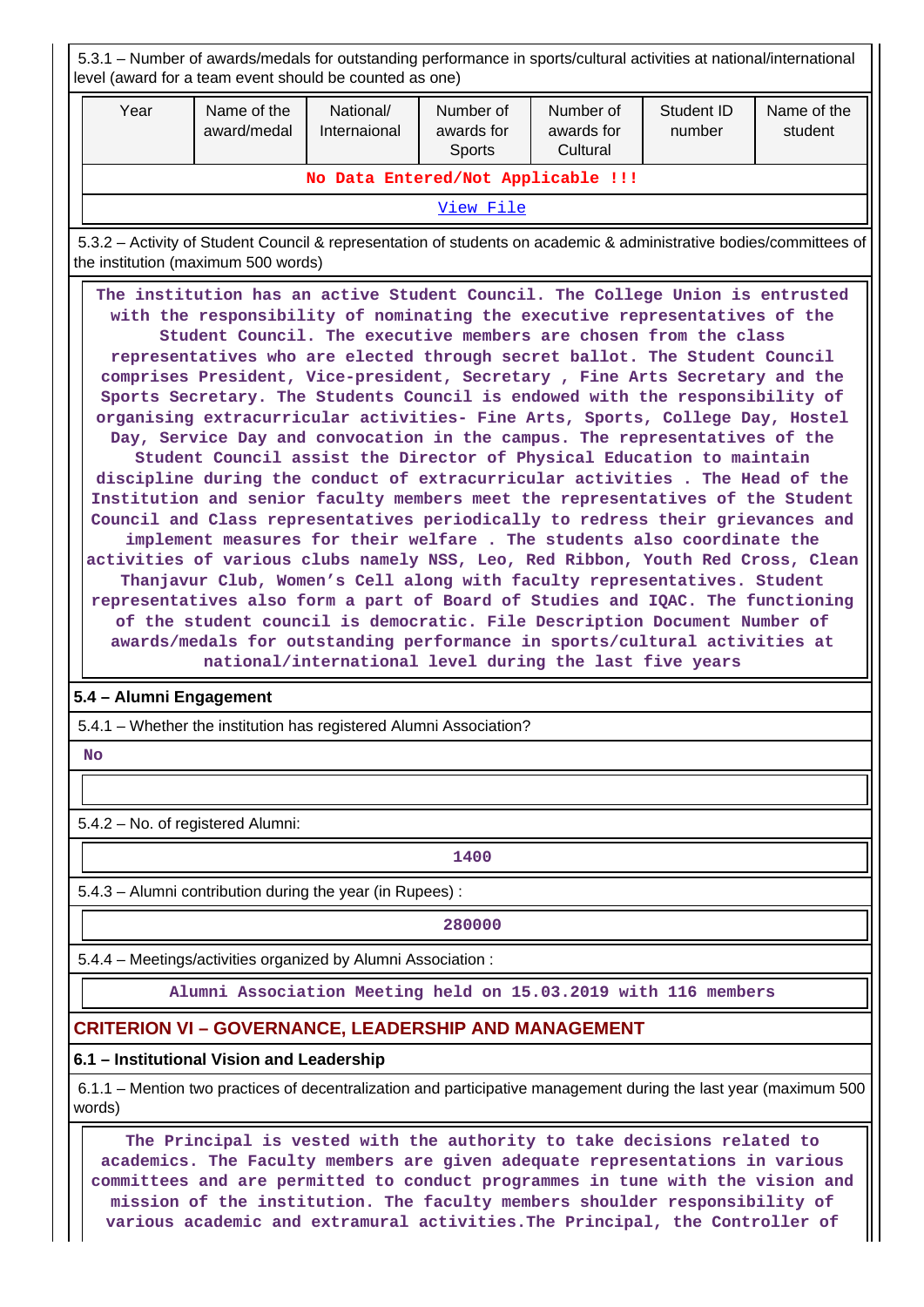**Examinations, and the Superintendent of the office interact periodically with the Heads of the Department and Senior Faculty members to ensure smooth functioning.**

### 6.1.2 – Does the institution have a Management Information System (MIS)?

#### **Partial**

#### **6.2 – Strategy Development and Deployment**

6.2.1 – Quality improvement strategies adopted by the institution for each of the following (with in 100 words each):

| <b>Strategy Type</b>   | Details                                                                                                                                                                                                                                                                                                                                                                                                                                                                                                                                                                                                                                                                                                                                                                                                                                                          |
|------------------------|------------------------------------------------------------------------------------------------------------------------------------------------------------------------------------------------------------------------------------------------------------------------------------------------------------------------------------------------------------------------------------------------------------------------------------------------------------------------------------------------------------------------------------------------------------------------------------------------------------------------------------------------------------------------------------------------------------------------------------------------------------------------------------------------------------------------------------------------------------------|
| Curriculum Development | The curriculum of the institution is<br>revised once in three years for the<br>undergraduate/ postgraduate and pre-<br>doctoral programmes. The curriculum was<br>revised in 2015 and 2018 respectively.<br>The faculty members of the institution<br>plan ahead of the courses to be<br>included or removed from the curriculum<br>in consultation with the subject<br>experts/ affiliating University<br>nominee, Industrialist and alumni. The<br>curriculum is designed to develop the<br>communicative, collaborative and<br>creative skills of the learner. With<br>the information fluctual loop around,<br>the students have to learn to discern,<br>aggregate, assimilate and synthesise<br>information. This is effected through<br>the skill based elective courses<br>offered in the curriculum since 2008.<br>Besides knowledge in the core subject |
|                        | domain, the curriculum of the<br>institution emphasises on<br>interdisciplinary study. The learner is<br>encouraged to take up courses of study                                                                                                                                                                                                                                                                                                                                                                                                                                                                                                                                                                                                                                                                                                                  |
|                        | from other discipline via the Non-major<br>elective course. The institution<br>integrates into the curriculum issues<br>pertaining to Gender, environment and                                                                                                                                                                                                                                                                                                                                                                                                                                                                                                                                                                                                                                                                                                    |
|                        | sustainability, human values and<br>professional ethics into the curriculum<br>Education and 'educated' in particular<br>is the holistic all embracing psycho-<br>socio development of an individual.                                                                                                                                                                                                                                                                                                                                                                                                                                                                                                                                                                                                                                                            |
|                        | Knowledge without ethical values is of<br>no value. The despoliation of trees,<br>mistreatment of women in public and<br>private and the proclivity towards<br>violence rings an alarm. Cognitive<br>skill combined with psycho- socio skill<br>is the need of the hour.                                                                                                                                                                                                                                                                                                                                                                                                                                                                                                                                                                                         |
| Teaching and Learning  | The institution has evolved a definite<br>and systematic methods to assess the<br>learning levels of the novice at the<br>beginning of each academic year. The<br>academic year begins with an                                                                                                                                                                                                                                                                                                                                                                                                                                                                                                                                                                                                                                                                   |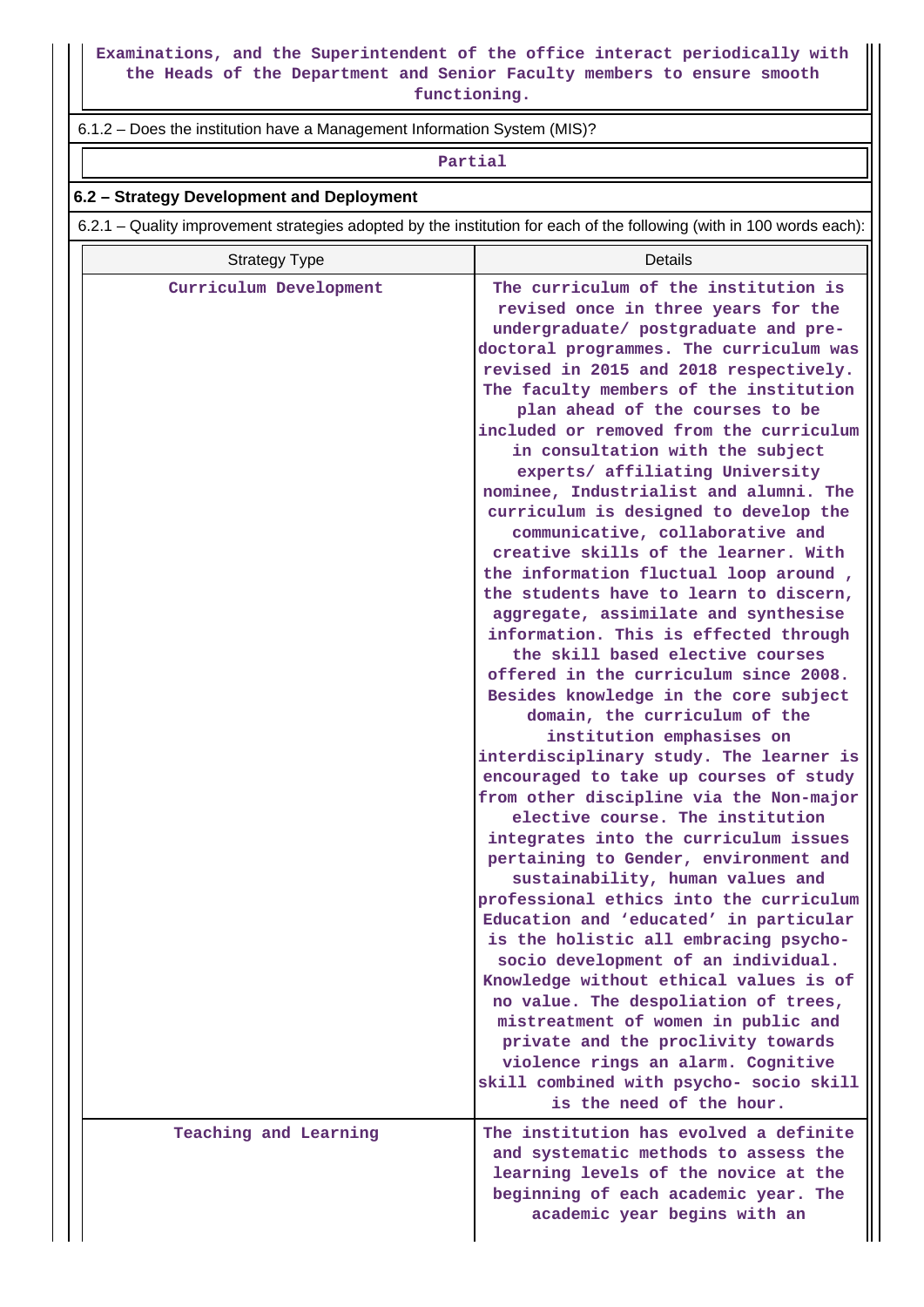|                            | orientation programme for the fresher.<br>The programme introduces the new<br>students to the life at college,<br>academics, resources and support<br>services. Bridge Course is conducted by<br>the faculty members of the Department<br>of English to assess the learning level<br>of the students in the use of the<br>English language. Concept test is one<br>of the yardstick used by the teacher to<br>evaluate the learning level of the<br>students. Concept test is an informal<br>assessment procedure where in the<br>teacher uses short, open ended multiple<br>choice questions to estimate the prior<br>knowledge or understanding of the<br>content by the student on a concept,<br>idea or a problem. Minute paper is the<br>second method used by the teachers. The<br>teacher poses one or two questions so<br>as to facilitate the students to<br>identify the salient features of the<br>previous lecture/ discussion or<br>assignment. This method determines the<br>comprehensive ability of the students.<br>The student is instructed to either<br>answer in speech or writing. These two<br>methods serve as a propaedeutic to the<br>class tests, assignments, seminars and<br>model examination. The constructivist<br>turn in teaching methodology has<br>sidelined the conventional<br>instructional method of teaching (<br>chalk and talk method). The teacher is<br>no longer viewed as the sole repository<br>of learning resource. The<br>digitalisation of the learning<br>resources has made it mandatory for the<br>instructor to update and evolve<br>innovative, creative, constructive,<br>pedagogue friendly teaching<br>methodology. The departments of the<br>institution have distinctive programmes<br>to enrich the learning experience of<br>the students. Group discussions are<br>held to motivate the students to<br>interact in classes without inhibition.<br>Molecular models and charts are often<br>used for teaching by the Departments of<br>Sciences. Field studies, Industrial<br>visit and internships are conducted by<br>the Departments of Sciences to carry<br>out interactive learning Scholars are<br>invited to the campus to discourse on |
|----------------------------|----------------------------------------------------------------------------------------------------------------------------------------------------------------------------------------------------------------------------------------------------------------------------------------------------------------------------------------------------------------------------------------------------------------------------------------------------------------------------------------------------------------------------------------------------------------------------------------------------------------------------------------------------------------------------------------------------------------------------------------------------------------------------------------------------------------------------------------------------------------------------------------------------------------------------------------------------------------------------------------------------------------------------------------------------------------------------------------------------------------------------------------------------------------------------------------------------------------------------------------------------------------------------------------------------------------------------------------------------------------------------------------------------------------------------------------------------------------------------------------------------------------------------------------------------------------------------------------------------------------------------------------------------------------------------------------------------------------------------------------------------------------------------------------------------------------------------------------------------------------------------------------------------------------------------------------------------------------------------------------------------------------------------------------------------------------------------------------------------------------------------------------------------------------------------------------------------------------|
| Examination and Evaluation | topics of academic import.                                                                                                                                                                                                                                                                                                                                                                                                                                                                                                                                                                                                                                                                                                                                                                                                                                                                                                                                                                                                                                                                                                                                                                                                                                                                                                                                                                                                                                                                                                                                                                                                                                                                                                                                                                                                                                                                                                                                                                                                                                                                                                                                                                                     |
|                            | Appointment of Examiners for Central<br>Valuation process. Preparation and<br>Publication of Results to the                                                                                                                                                                                                                                                                                                                                                                                                                                                                                                                                                                                                                                                                                                                                                                                                                                                                                                                                                                                                                                                                                                                                                                                                                                                                                                                                                                                                                                                                                                                                                                                                                                                                                                                                                                                                                                                                                                                                                                                                                                                                                                    |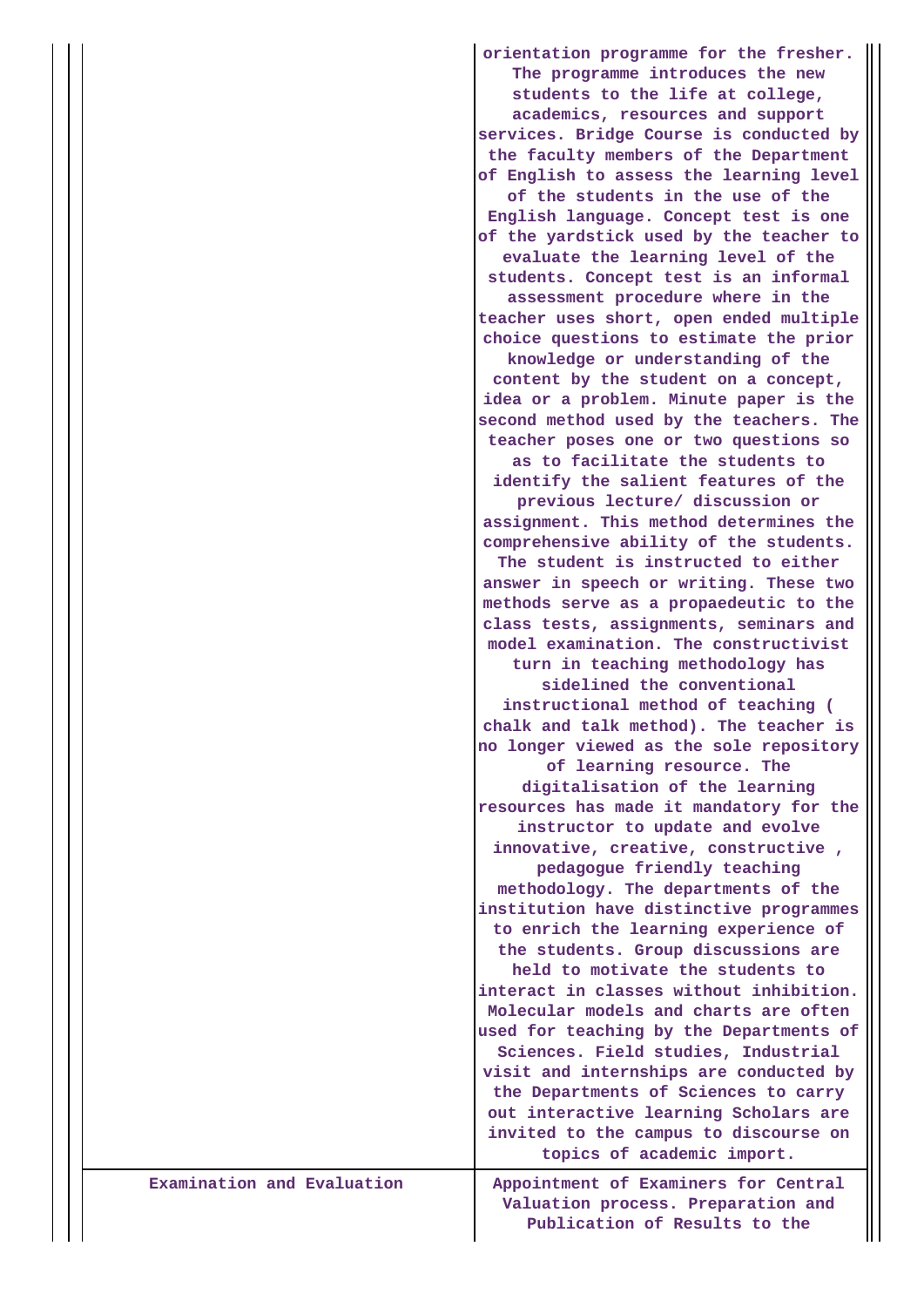|                                                               | stakeholders (Students Departments).<br>Intimation for eligible candidates to<br>apply for Transparency, Retotalling and<br>Revaluation. Conduct of Instant<br>Examinations for the outgoing<br>candidates after the publication of<br>Final Results. Preparation and Issue of<br>Mark Statements (Semesterwise<br>Cumulative) to the candidates by the<br>Controller of Examinations. Providing<br>details of Candidates appearing for the<br>University Rank Examinations (URE)<br>according to the prescribed norms to<br>the University. Submitting Details of<br>Eligible Candidates for the Provisional<br>Certificates to the University.<br>Automation of all the activities with<br>updated Hardware/Software environment.<br>From November 2015 onwards External<br>Marks were made to enter in the online<br>system by the external examiners<br>themselves. In November 2018 due to the<br>implementation of Automated Mark entry<br>system for both the internal and<br>external the COE office were able to<br>publish the result on the same day of<br>the end of the evaluation process. So<br>the time gap between the evaluation<br>process and the result passing is very<br>much reduced. |
|---------------------------------------------------------------|---------------------------------------------------------------------------------------------------------------------------------------------------------------------------------------------------------------------------------------------------------------------------------------------------------------------------------------------------------------------------------------------------------------------------------------------------------------------------------------------------------------------------------------------------------------------------------------------------------------------------------------------------------------------------------------------------------------------------------------------------------------------------------------------------------------------------------------------------------------------------------------------------------------------------------------------------------------------------------------------------------------------------------------------------------------------------------------------------------------------------------------------------------------------------------------------------------------|
| Research and Development                                      | The institution offers doctoral<br>programmes in nine disciplines. The<br>institution has been awarded fifteen<br>research projects from the University<br>Grants Commission New Delhi and Tamil<br>Nadu State Council For Higher<br>Education. Fifty faculty members have<br>been recognised as Research Advisors<br>leading to doctoral programmes by the<br>affiliating Bharathidasan University,<br>Trichy. Fifty scholars have been<br>awarded doctorates. The faculty members<br>have publications in peerreviewed<br>journals and books.                                                                                                                                                                                                                                                                                                                                                                                                                                                                                                                                                                                                                                                               |
| Library, ICT and Physical<br>Infrastructure / Instrumentation | The institution has ample<br>infrastructure facilities for<br>curricular and extramural activities.<br>The institution is spread over 17.5<br>acres. The built up area of the<br>institution is 37, 179.6 square feet.<br>The institution has seventy one<br>classrooms, fourteen laboratories,<br>fourteen staff rooms, one library, two<br>conference halls, one playground, one<br>auditorium, one seminar hall etc. The<br>classrooms are capacious and equipped<br>with black boards, furniture and                                                                                                                                                                                                                                                                                                                                                                                                                                                                                                                                                                                                                                                                                                      |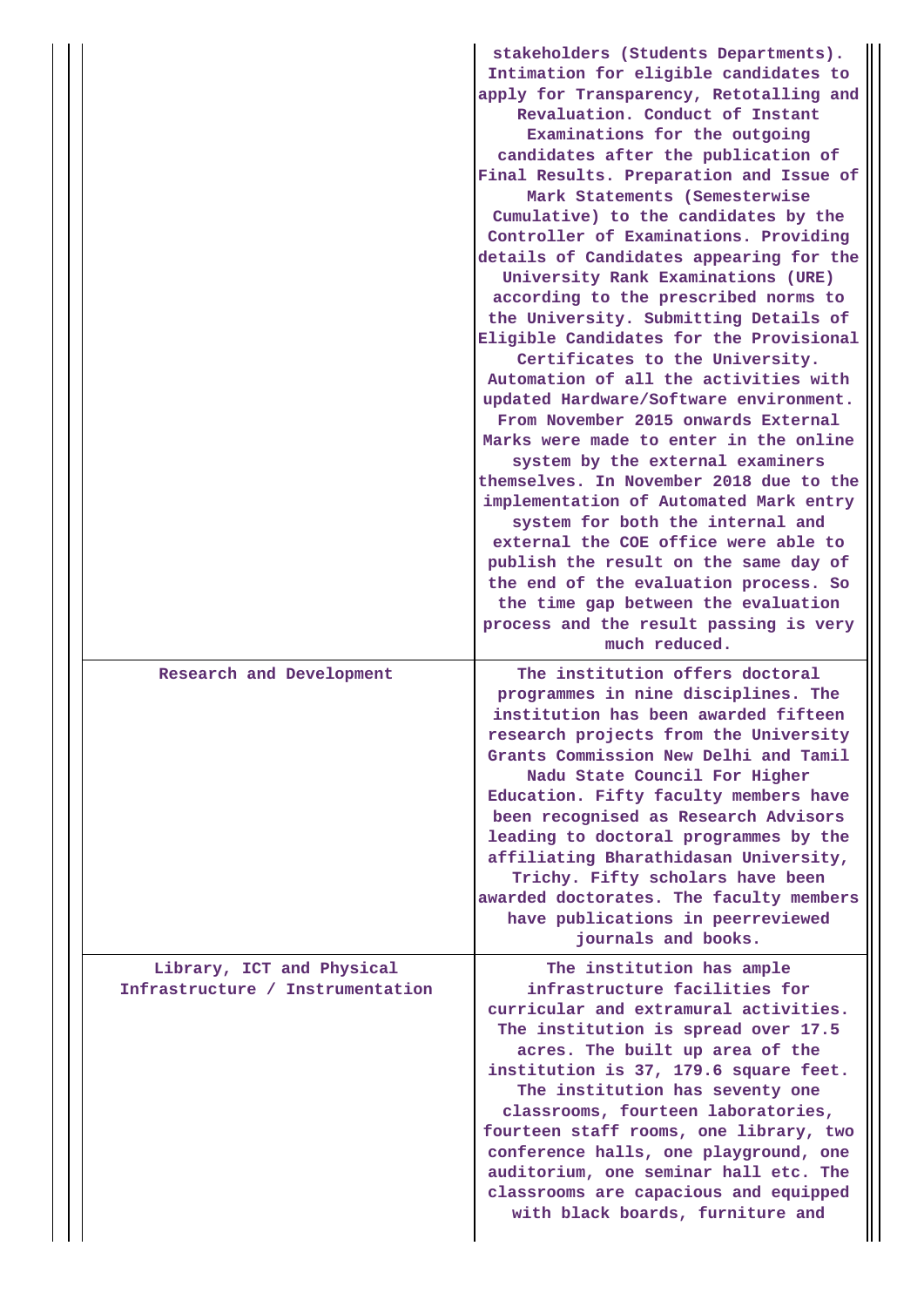|                                      | lighting. The smart classrooms, Tamil<br>Language Lab, Commerce Lab,<br>Mathematics, Computer Science Lab are<br>equipped with multi-media tools. The<br>Departments of Sciences have spacious<br>laboratories to conduct research and<br>experimentation. The English Language<br>Lab and Tamil Language Lab conduct<br>programmes to enhance the communication<br>skills of the students. CCTV cameras<br>are mounted in different sections of<br>the campus to safeguard and check<br>indiscipline among the students. The<br>institution has a General Library and<br>14 Departmental libraries.                                                                                                                                                                                                                                                                                                                                                                                                                                                                                           |
|--------------------------------------|------------------------------------------------------------------------------------------------------------------------------------------------------------------------------------------------------------------------------------------------------------------------------------------------------------------------------------------------------------------------------------------------------------------------------------------------------------------------------------------------------------------------------------------------------------------------------------------------------------------------------------------------------------------------------------------------------------------------------------------------------------------------------------------------------------------------------------------------------------------------------------------------------------------------------------------------------------------------------------------------------------------------------------------------------------------------------------------------|
| Human Resource Management            | The effective administration of an<br>academic institution is possible with<br>active, operational and supportive<br>faculty members. The institution<br>assigns authority and provides<br>operational autonomy to the<br>functionaries of various bodies to<br>bring about decentralized governance.<br>The Principal is vested with the<br>authority to take decisions related to<br>academics. The Faculty members are<br>given adequate representations in<br>various committees and are permitted to<br>conduct programmes in tune with vision<br>and mission of the institution. The<br>faculty members shoulder responsibility<br>of various academic and extramural<br>activities. They are given the liberty<br>to organize field trips, to have a tie<br>up with industrial experts and to<br>coordinate seminars/ workshops/ Faculty<br>Development Programmes. The other<br>constituents of the institution like<br>sports and library also have functional<br>autonomy under the guidance of the<br>Principal. The students play an active<br>role as coordinators of extramural, |
| Industry Interaction / Collaboration | sports and social service activities.<br>Various vocational trainings on Soft<br>Skill, Banking and Financial Services,<br>Film Media Studies, BSNL services are<br>organised in collaboration with<br>District Employment Office, ICT<br>Academy, BSNL and National Film<br>Division Academy.                                                                                                                                                                                                                                                                                                                                                                                                                                                                                                                                                                                                                                                                                                                                                                                                 |
| Admission of Students                | The students are admitted in compliance<br>with the rules and regulation of the<br>Government of Tamil Nadu. The single<br>window counselling is implemented for<br>admission to the college. It is the<br>most transparent, efficient and student<br>friendly system for carrying out merit                                                                                                                                                                                                                                                                                                                                                                                                                                                                                                                                                                                                                                                                                                                                                                                                   |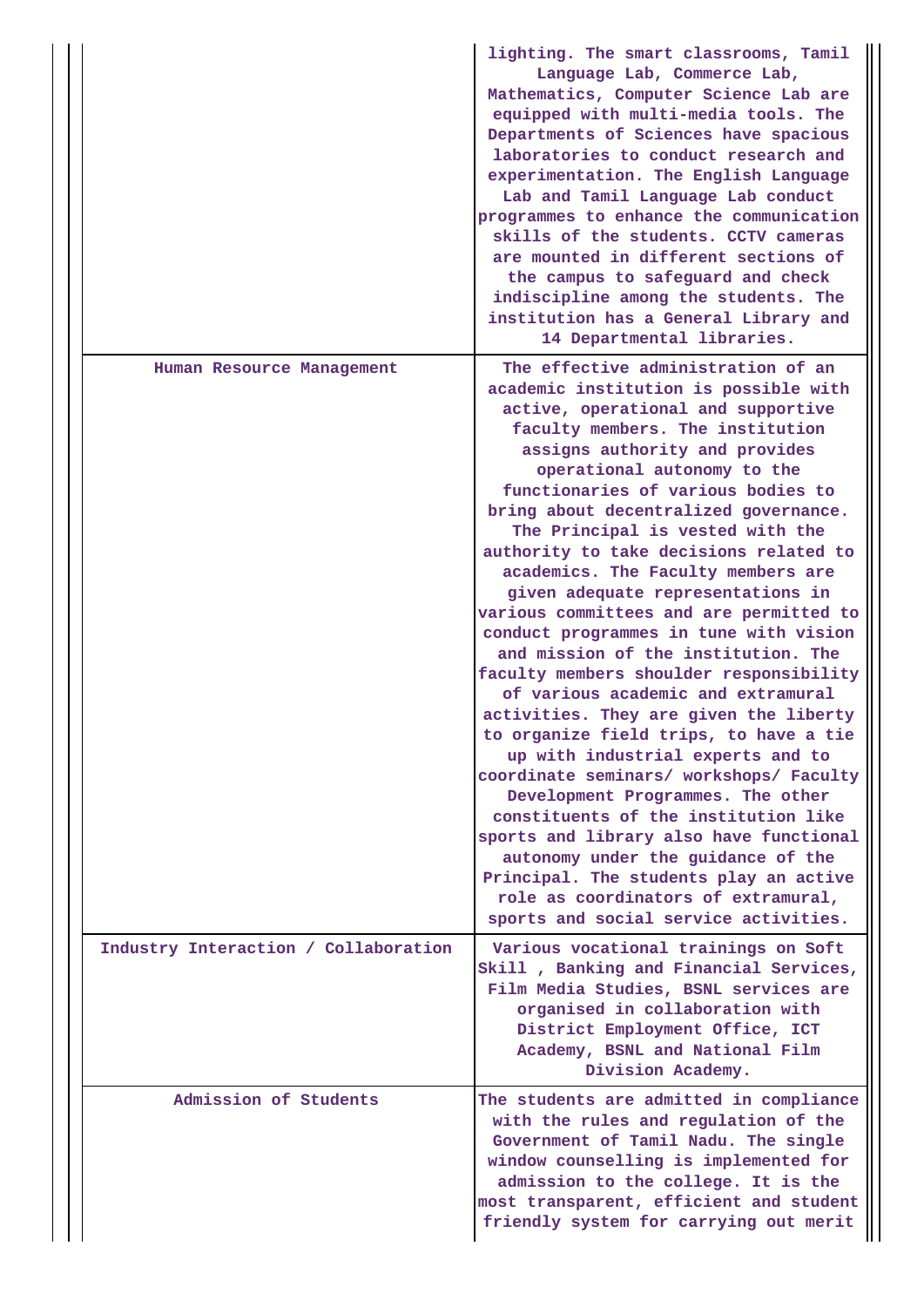**based admission. The aspirants are called for counselling based on their score in cut off which is intimated to them prior to the commencement of thecounselling and they are given the option of choosing a preferred course in the institution. This process of admission takes care of the educational requisite of the students from the countryside.**

|                                      |                              |  |                                                                                                                                                                                                                                                                                                                                                                                                                                                                                                                                                                                                                                                                                                                                                                                                                                                                                                                                                                                                                                                                                                                               |                                                                             | Details |                   |         |                                                  |  |                                                      |
|--------------------------------------|------------------------------|--|-------------------------------------------------------------------------------------------------------------------------------------------------------------------------------------------------------------------------------------------------------------------------------------------------------------------------------------------------------------------------------------------------------------------------------------------------------------------------------------------------------------------------------------------------------------------------------------------------------------------------------------------------------------------------------------------------------------------------------------------------------------------------------------------------------------------------------------------------------------------------------------------------------------------------------------------------------------------------------------------------------------------------------------------------------------------------------------------------------------------------------|-----------------------------------------------------------------------------|---------|-------------------|---------|--------------------------------------------------|--|------------------------------------------------------|
| 6.3 - Faculty Empowerment Strategies |                              |  | o Automation of all the activities with<br>updated Hardware/Software environment.<br>o From November 2015 onwards External<br>Marks were made to enter in the online<br>system by the external examiners<br>themselves. o In November 2018 due to<br>the implementation of Automated Mark<br>entry system for both the internal and<br>external the COE office were able to<br>publish the result on the same day of<br>the end of the evaluation process. So<br>the time gap between the evaluation<br>process and the result passing is very<br>much reduced.                                                                                                                                                                                                                                                                                                                                                                                                                                                                                                                                                               |                                                                             |         |                   |         |                                                  |  |                                                      |
|                                      |                              |  |                                                                                                                                                                                                                                                                                                                                                                                                                                                                                                                                                                                                                                                                                                                                                                                                                                                                                                                                                                                                                                                                                                                               |                                                                             |         |                   |         |                                                  |  |                                                      |
|                                      |                              |  |                                                                                                                                                                                                                                                                                                                                                                                                                                                                                                                                                                                                                                                                                                                                                                                                                                                                                                                                                                                                                                                                                                                               |                                                                             |         |                   |         |                                                  |  |                                                      |
|                                      | Year                         |  | 6.2.2 – Implementation of e-governance in areas of operations:<br>E-governace area<br>Examination<br>6.3.1 – Teachers provided with financial support to attend conferences / workshops and towards membership fee<br>of professional bodies during the year<br>Name of Teacher<br>Name of conference/<br>workshop attended<br>for which financial<br>support provided<br>No Data Entered/Not Applicable !!!<br>View File<br>6.3.2 - Number of professional development / administrative training programmes organized by the Colleges for<br>teaching and non teaching staff during the year<br>Title of the<br>To Date<br>Title of the<br>From date<br>professional<br>administrative<br>development<br>training<br>programme<br>programme<br>organised for<br>organised for<br>teaching staff<br>non-teaching<br>staff<br>No Data Entered/Not Applicable !!!<br>View File<br>6.3.3 - No. of teachers attending professional development programmes, viz., Orientation Programme, Refresher<br>Course, Short Term Course, Faculty Development Programmes during the year<br>Number of teachers<br>From Date<br>who attended | Name of the<br>professional body for<br>which membership<br>fee is provided |         | Amount of support |         |                                                  |  |                                                      |
|                                      |                              |  |                                                                                                                                                                                                                                                                                                                                                                                                                                                                                                                                                                                                                                                                                                                                                                                                                                                                                                                                                                                                                                                                                                                               |                                                                             |         |                   |         |                                                  |  |                                                      |
|                                      |                              |  |                                                                                                                                                                                                                                                                                                                                                                                                                                                                                                                                                                                                                                                                                                                                                                                                                                                                                                                                                                                                                                                                                                                               |                                                                             |         |                   |         |                                                  |  |                                                      |
|                                      |                              |  |                                                                                                                                                                                                                                                                                                                                                                                                                                                                                                                                                                                                                                                                                                                                                                                                                                                                                                                                                                                                                                                                                                                               |                                                                             |         |                   |         |                                                  |  |                                                      |
|                                      | Year                         |  |                                                                                                                                                                                                                                                                                                                                                                                                                                                                                                                                                                                                                                                                                                                                                                                                                                                                                                                                                                                                                                                                                                                               |                                                                             |         |                   |         | Number of<br>participants<br>(Teaching<br>staff) |  | Number of<br>participants<br>(non-teaching<br>staff) |
|                                      |                              |  |                                                                                                                                                                                                                                                                                                                                                                                                                                                                                                                                                                                                                                                                                                                                                                                                                                                                                                                                                                                                                                                                                                                               |                                                                             |         |                   |         |                                                  |  |                                                      |
|                                      |                              |  |                                                                                                                                                                                                                                                                                                                                                                                                                                                                                                                                                                                                                                                                                                                                                                                                                                                                                                                                                                                                                                                                                                                               |                                                                             |         |                   |         |                                                  |  |                                                      |
|                                      |                              |  |                                                                                                                                                                                                                                                                                                                                                                                                                                                                                                                                                                                                                                                                                                                                                                                                                                                                                                                                                                                                                                                                                                                               |                                                                             |         |                   |         |                                                  |  |                                                      |
|                                      | Title of the<br>professional |  |                                                                                                                                                                                                                                                                                                                                                                                                                                                                                                                                                                                                                                                                                                                                                                                                                                                                                                                                                                                                                                                                                                                               |                                                                             |         |                   | To date |                                                  |  | Duration                                             |

development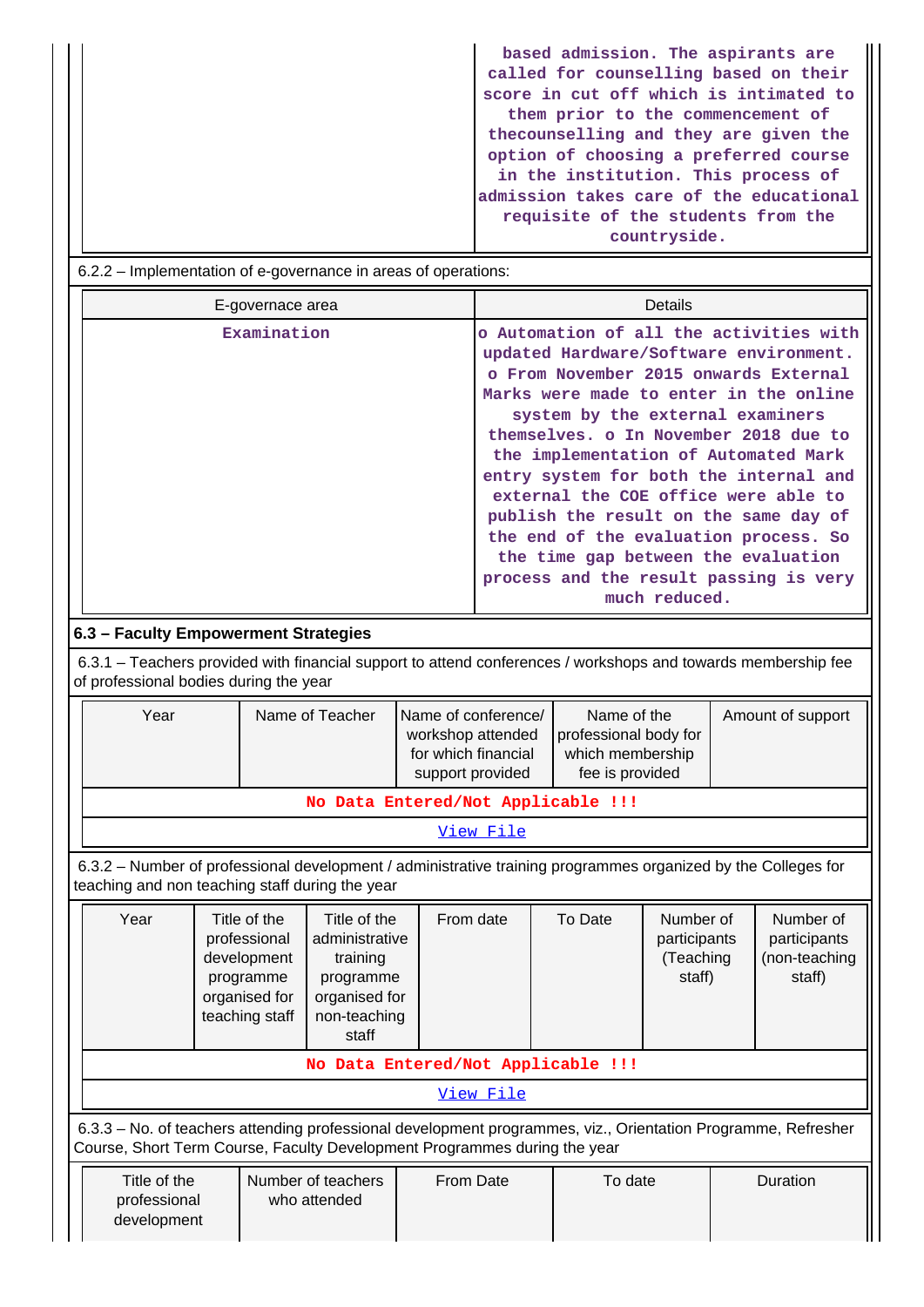| programme                                                                                                                                            |                                                                                                                                                                                                                                                                                                                                                                                                                                                                                                                                                                                                                                                |          |                                    |        |                                                                                 |  |  |  |  |  |  |
|------------------------------------------------------------------------------------------------------------------------------------------------------|------------------------------------------------------------------------------------------------------------------------------------------------------------------------------------------------------------------------------------------------------------------------------------------------------------------------------------------------------------------------------------------------------------------------------------------------------------------------------------------------------------------------------------------------------------------------------------------------------------------------------------------------|----------|------------------------------------|--------|---------------------------------------------------------------------------------|--|--|--|--|--|--|
|                                                                                                                                                      | No Data Entered/Not Applicable !!!                                                                                                                                                                                                                                                                                                                                                                                                                                                                                                                                                                                                             |          |                                    |        |                                                                                 |  |  |  |  |  |  |
| View File                                                                                                                                            |                                                                                                                                                                                                                                                                                                                                                                                                                                                                                                                                                                                                                                                |          |                                    |        |                                                                                 |  |  |  |  |  |  |
| 6.3.4 – Faculty and Staff recruitment (no. for permanent recruitment):                                                                               |                                                                                                                                                                                                                                                                                                                                                                                                                                                                                                                                                                                                                                                |          |                                    |        |                                                                                 |  |  |  |  |  |  |
|                                                                                                                                                      | Teaching<br>Non-teaching                                                                                                                                                                                                                                                                                                                                                                                                                                                                                                                                                                                                                       |          |                                    |        |                                                                                 |  |  |  |  |  |  |
| <b>Full Time</b><br>Permanent<br><b>Full Time</b><br>Permanent                                                                                       |                                                                                                                                                                                                                                                                                                                                                                                                                                                                                                                                                                                                                                                |          |                                    |        |                                                                                 |  |  |  |  |  |  |
| 0<br>0<br>0<br>0                                                                                                                                     |                                                                                                                                                                                                                                                                                                                                                                                                                                                                                                                                                                                                                                                |          |                                    |        |                                                                                 |  |  |  |  |  |  |
| $6.3.5$ – Welfare schemes for                                                                                                                        |                                                                                                                                                                                                                                                                                                                                                                                                                                                                                                                                                                                                                                                |          |                                    |        |                                                                                 |  |  |  |  |  |  |
|                                                                                                                                                      | Teaching<br>Non-teaching<br><b>Students</b>                                                                                                                                                                                                                                                                                                                                                                                                                                                                                                                                                                                                    |          |                                    |        |                                                                                 |  |  |  |  |  |  |
| 1<br>1<br>3                                                                                                                                          |                                                                                                                                                                                                                                                                                                                                                                                                                                                                                                                                                                                                                                                |          |                                    |        |                                                                                 |  |  |  |  |  |  |
| 6.4 - Financial Management and Resource Mobilization                                                                                                 |                                                                                                                                                                                                                                                                                                                                                                                                                                                                                                                                                                                                                                                |          |                                    |        |                                                                                 |  |  |  |  |  |  |
| 6.4.1 – Institution conducts internal and external financial audits regularly (with in 100 words each)                                               |                                                                                                                                                                                                                                                                                                                                                                                                                                                                                                                                                                                                                                                |          |                                    |        |                                                                                 |  |  |  |  |  |  |
|                                                                                                                                                      | The Institution conducts internal and external financial audits regularly. The<br>financial audits ensure the effective utilizilation of the financial resources.<br>The internal audit is conducted by the institution at the end of the academic<br>year. The verification of stock register, official documents, equipments in the<br>laboraties and the books in the library form a part of the internal audit. The<br>external audit is conducted by the Government of Tamil Nadu and the Director of<br>Collegiate Education. The anamalies an objections raised in the audits is<br>rectified and resolved within a short span of time. |          |                                    |        |                                                                                 |  |  |  |  |  |  |
| 6.4.2 - Funds / Grants received from management, non-government bodies, individuals, philanthropies during the<br>year(not covered in Criterion III) |                                                                                                                                                                                                                                                                                                                                                                                                                                                                                                                                                                                                                                                |          |                                    |        |                                                                                 |  |  |  |  |  |  |
|                                                                                                                                                      | Funds/ Grnats received in Rs.<br>Purpose<br>Name of the non government<br>funding agencies /individuals                                                                                                                                                                                                                                                                                                                                                                                                                                                                                                                                        |          |                                    |        |                                                                                 |  |  |  |  |  |  |
|                                                                                                                                                      |                                                                                                                                                                                                                                                                                                                                                                                                                                                                                                                                                                                                                                                |          | No Data Entered/Not Applicable !!! |        |                                                                                 |  |  |  |  |  |  |
|                                                                                                                                                      |                                                                                                                                                                                                                                                                                                                                                                                                                                                                                                                                                                                                                                                |          | View File                          |        |                                                                                 |  |  |  |  |  |  |
| 6.4.3 - Total corpus fund generated                                                                                                                  |                                                                                                                                                                                                                                                                                                                                                                                                                                                                                                                                                                                                                                                |          |                                    |        |                                                                                 |  |  |  |  |  |  |
|                                                                                                                                                      |                                                                                                                                                                                                                                                                                                                                                                                                                                                                                                                                                                                                                                                |          | 251008                             |        |                                                                                 |  |  |  |  |  |  |
| 6.5 - Internal Quality Assurance System                                                                                                              |                                                                                                                                                                                                                                                                                                                                                                                                                                                                                                                                                                                                                                                |          |                                    |        |                                                                                 |  |  |  |  |  |  |
| 6.5.1 – Whether Academic and Administrative Audit (AAA) has been done?                                                                               |                                                                                                                                                                                                                                                                                                                                                                                                                                                                                                                                                                                                                                                |          |                                    |        |                                                                                 |  |  |  |  |  |  |
| <b>Audit Type</b>                                                                                                                                    |                                                                                                                                                                                                                                                                                                                                                                                                                                                                                                                                                                                                                                                | External |                                    |        | Internal                                                                        |  |  |  |  |  |  |
|                                                                                                                                                      | Yes/No                                                                                                                                                                                                                                                                                                                                                                                                                                                                                                                                                                                                                                         |          | Agency                             | Yes/No | Authority                                                                       |  |  |  |  |  |  |
| Academic                                                                                                                                             | <b>No</b>                                                                                                                                                                                                                                                                                                                                                                                                                                                                                                                                                                                                                                      |          |                                    |        |                                                                                 |  |  |  |  |  |  |
| Administrative                                                                                                                                       | <b>No</b>                                                                                                                                                                                                                                                                                                                                                                                                                                                                                                                                                                                                                                      |          |                                    |        |                                                                                 |  |  |  |  |  |  |
| 6.5.2 - Activities and support from the Parent - Teacher Association (at least three)                                                                |                                                                                                                                                                                                                                                                                                                                                                                                                                                                                                                                                                                                                                                |          |                                    |        |                                                                                 |  |  |  |  |  |  |
|                                                                                                                                                      |                                                                                                                                                                                                                                                                                                                                                                                                                                                                                                                                                                                                                                                |          |                                    |        | 1. CLP faculty payment 2. College campus security payment 3. Scavengers payment |  |  |  |  |  |  |
| 6.5.3 – Development programmes for support staff (at least three)                                                                                    |                                                                                                                                                                                                                                                                                                                                                                                                                                                                                                                                                                                                                                                |          |                                    |        |                                                                                 |  |  |  |  |  |  |
|                                                                                                                                                      |                                                                                                                                                                                                                                                                                                                                                                                                                                                                                                                                                                                                                                                |          | facing NAAC                        |        | 1. Workshop on profession development by IQAC 2. Training on ICT 3. Training on |  |  |  |  |  |  |
| 6.5.4 - Post Accreditation initiative(s) (mention at least three)                                                                                    |                                                                                                                                                                                                                                                                                                                                                                                                                                                                                                                                                                                                                                                |          |                                    |        |                                                                                 |  |  |  |  |  |  |
|                                                                                                                                                      | 1.An assessment of the need of the region was made and two postgraduate ( M.Sc                                                                                                                                                                                                                                                                                                                                                                                                                                                                                                                                                                 |          |                                    |        |                                                                                 |  |  |  |  |  |  |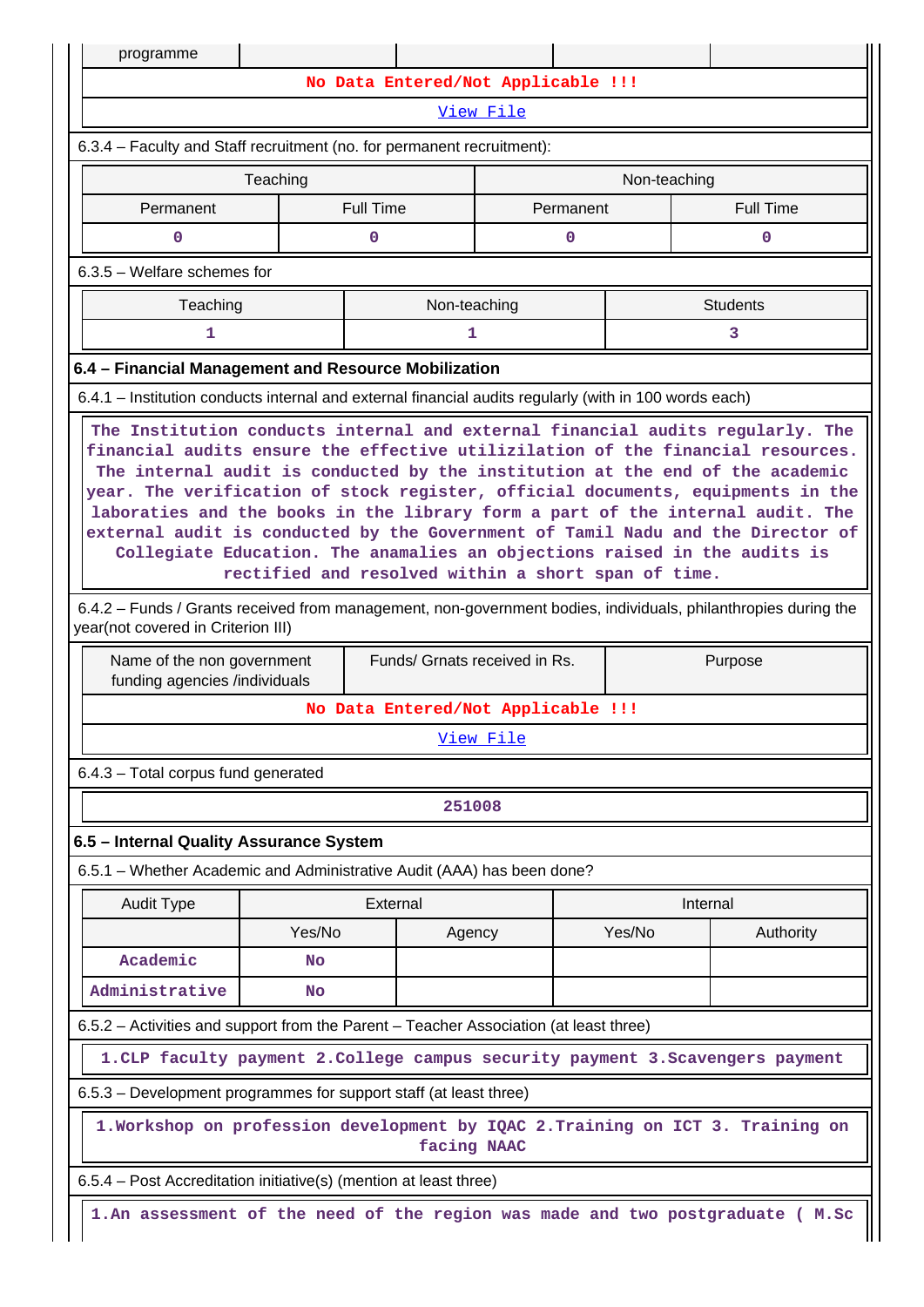**Physics and M.Stat), two pre-doctoral ( MA Tamil and M.Phil Commerce ) and two Doctoral programmes ( Ph.D in Tamil and Commerce ) were introduced. Four doctorates in Tamil and three in Commerce have been awarded during the post accreditation period. 2.Various vocational trainings on Soft Skill , Banking and Financial Services, Film Media Studies, BSNL services are organised in collaboration with District Employment Office, ICT Academy, BSNL and National Film Division Academy.: 3.The number of full time teachers is 103 and that of non-teaching is 19. The post of the librarian and the Director of Physical Education is filled.**

| 6.5.5 - Internal Quality Assurance System Details                                                                    |                                                                                              |                                            |           |                           |  |  |  |  |  |  |
|----------------------------------------------------------------------------------------------------------------------|----------------------------------------------------------------------------------------------|--------------------------------------------|-----------|---------------------------|--|--|--|--|--|--|
| a) Submission of Data for AISHE portal                                                                               |                                                                                              | Yes                                        |           |                           |  |  |  |  |  |  |
| b) Participation in NIRF                                                                                             |                                                                                              |                                            | Yes       |                           |  |  |  |  |  |  |
| c)ISO certification                                                                                                  |                                                                                              |                                            | <b>No</b> |                           |  |  |  |  |  |  |
| d)NBA or any other quality audit                                                                                     |                                                                                              |                                            | No        |                           |  |  |  |  |  |  |
|                                                                                                                      | 6.5.6 - Number of Quality Initiatives undertaken during the year                             |                                            |           |                           |  |  |  |  |  |  |
| Name of quality<br>Year                                                                                              | Date of<br>initiative by IQAC   conducting IQAC                                              | <b>Duration To</b><br><b>Duration From</b> |           | Number of<br>participants |  |  |  |  |  |  |
|                                                                                                                      | No Data Entered/Not Applicable !!!                                                           |                                            |           |                           |  |  |  |  |  |  |
|                                                                                                                      | View File                                                                                    |                                            |           |                           |  |  |  |  |  |  |
|                                                                                                                      | <b>CRITERION VII - INSTITUTIONAL VALUES AND BEST PRACTICES</b>                               |                                            |           |                           |  |  |  |  |  |  |
| 7.1 - Institutional Values and Social Responsibilities                                                               |                                                                                              |                                            |           |                           |  |  |  |  |  |  |
| 7.1.1 – Gender Equity (Number of gender equity promotion programmes organized by the institution during the<br>year) |                                                                                              |                                            |           |                           |  |  |  |  |  |  |
| Title of the<br>Period from<br>programme                                                                             | Period To                                                                                    | Number of Participants                     |           |                           |  |  |  |  |  |  |
|                                                                                                                      |                                                                                              |                                            | Female    | Male                      |  |  |  |  |  |  |
| Personality<br>30/01/2019<br>Development and<br>Career guidance<br>program                                           |                                                                                              | 30/01/2019                                 | 600       | $\mathbf 0$               |  |  |  |  |  |  |
| LEO Meeting<br>09/01/2019<br>breast cancer                                                                           |                                                                                              | 09/01/2019                                 | 250       | $\overline{0}$            |  |  |  |  |  |  |
|                                                                                                                      | 7.1.2 - Environmental Consciousness and Sustainability/Alternate Energy initiatives such as: |                                            |           |                           |  |  |  |  |  |  |
| Percentage of power requirement of the University met by the renewable energy sources                                |                                                                                              |                                            |           |                           |  |  |  |  |  |  |
|                                                                                                                      | nil                                                                                          |                                            |           |                           |  |  |  |  |  |  |
| 7.1.3 - Differently abled (Divyangjan) friendliness                                                                  |                                                                                              |                                            |           |                           |  |  |  |  |  |  |
|                                                                                                                      |                                                                                              |                                            |           |                           |  |  |  |  |  |  |

| Item facilities<br>Physical facilities |                         |                                        |                                      | Yes/No<br><b>Yes</b> |      |          |    | Number of beneficiaries<br>10 |                            |                                        |  |  |
|----------------------------------------|-------------------------|----------------------------------------|--------------------------------------|----------------------|------|----------|----|-------------------------------|----------------------------|----------------------------------------|--|--|
|                                        |                         |                                        |                                      |                      |      |          |    |                               |                            |                                        |  |  |
|                                        | Scribes for examination |                                        |                                      | <b>Yes</b>           |      |          | 10 |                               |                            |                                        |  |  |
| 7.1.4 – Inclusion and Situatedness     |                         |                                        |                                      |                      |      |          |    |                               |                            |                                        |  |  |
|                                        | Year                    | Number of<br>initiatives to<br>address | Number of<br>initiatives<br>taken to |                      | Date | Duration |    | Name of<br>initiative         | <b>Issues</b><br>addressed | Number of<br>participating<br>students |  |  |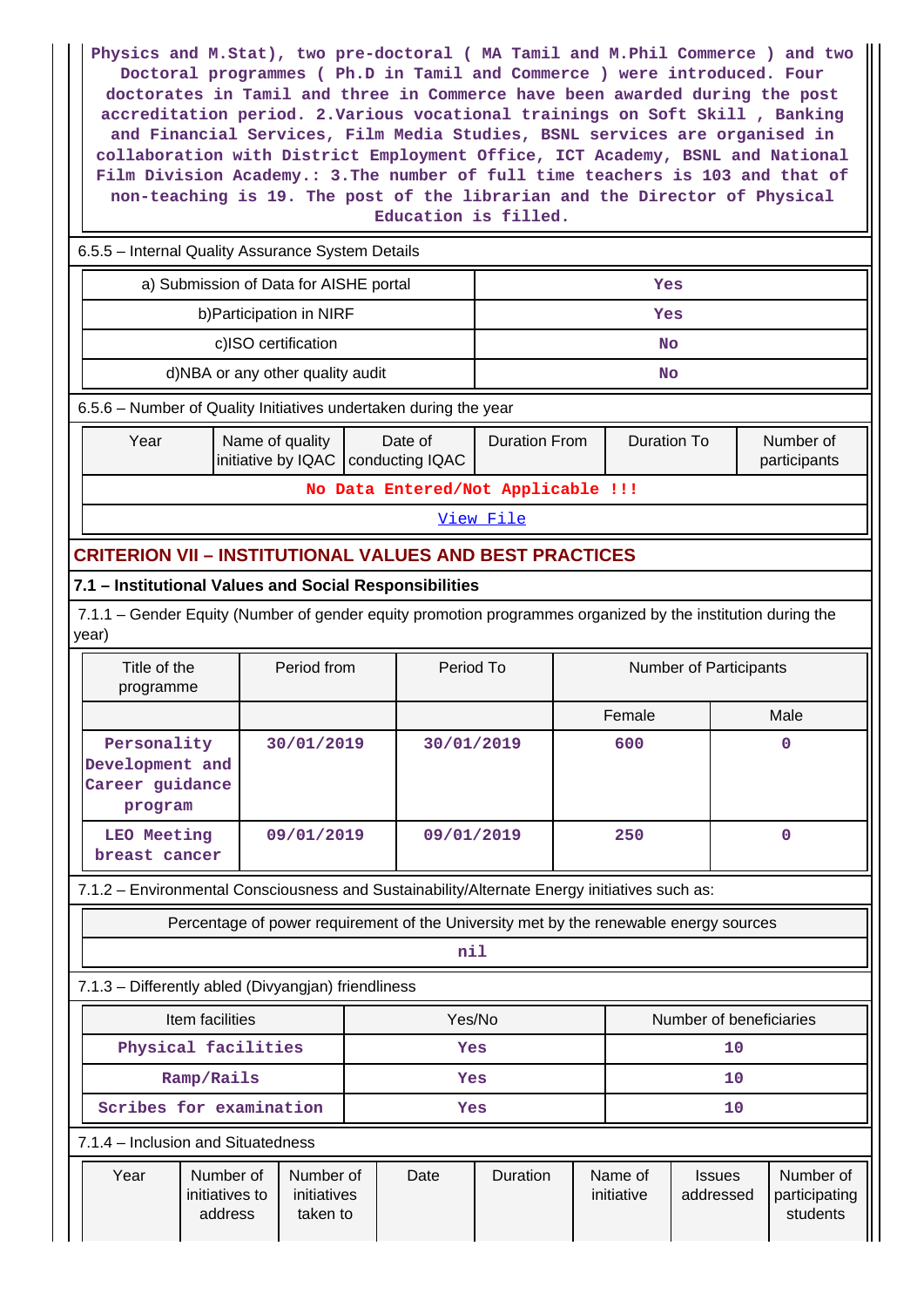|                      | locational<br>advantages<br>and disadva<br>ntages                                                                                                                                                                                                                                                                                                                                                                                                                                                                                                                                                                                                                                                                                                                                                                                                                                                                                                                     | engage with<br>and<br>contribute to<br>local<br>community |                                                                                                                                                            |                                           |                                        |                          | and staff |  |  |
|----------------------|-----------------------------------------------------------------------------------------------------------------------------------------------------------------------------------------------------------------------------------------------------------------------------------------------------------------------------------------------------------------------------------------------------------------------------------------------------------------------------------------------------------------------------------------------------------------------------------------------------------------------------------------------------------------------------------------------------------------------------------------------------------------------------------------------------------------------------------------------------------------------------------------------------------------------------------------------------------------------|-----------------------------------------------------------|------------------------------------------------------------------------------------------------------------------------------------------------------------|-------------------------------------------|----------------------------------------|--------------------------|-----------|--|--|
| 2018                 | $\mathbf{1}$<br>$\mathbf{1}$<br>1<br>$\mathbf{1}$                                                                                                                                                                                                                                                                                                                                                                                                                                                                                                                                                                                                                                                                                                                                                                                                                                                                                                                     |                                                           | 24/08/201<br>8                                                                                                                                             | 1                                         | Road<br>Safety<br>awareness<br>program | $\mathbf{1}$             | 200       |  |  |
| 2018                 |                                                                                                                                                                                                                                                                                                                                                                                                                                                                                                                                                                                                                                                                                                                                                                                                                                                                                                                                                                       |                                                           | 15/10/201<br>8                                                                                                                                             |                                           | 1<br>Hand<br>washing<br>awareness      |                          | 350       |  |  |
| 2018<br>$\mathbf{1}$ |                                                                                                                                                                                                                                                                                                                                                                                                                                                                                                                                                                                                                                                                                                                                                                                                                                                                                                                                                                       | $\mathbf{1}$                                              | 21/12/201<br>9                                                                                                                                             | 1<br>Gaja<br>relief to<br>the<br>affected |                                        | $\mathbf{1}$             | 28        |  |  |
|                      | 7.1.5 - Human Values and Professional Ethics                                                                                                                                                                                                                                                                                                                                                                                                                                                                                                                                                                                                                                                                                                                                                                                                                                                                                                                          |                                                           |                                                                                                                                                            | No file uploaded.                         |                                        |                          |           |  |  |
|                      | <b>Title</b>                                                                                                                                                                                                                                                                                                                                                                                                                                                                                                                                                                                                                                                                                                                                                                                                                                                                                                                                                          |                                                           | Date of publication                                                                                                                                        |                                           |                                        | Follow up(max 100 words) |           |  |  |
|                      |                                                                                                                                                                                                                                                                                                                                                                                                                                                                                                                                                                                                                                                                                                                                                                                                                                                                                                                                                                       |                                                           | No Data Entered/Not Applicable !!!                                                                                                                         |                                           |                                        |                          |           |  |  |
|                      |                                                                                                                                                                                                                                                                                                                                                                                                                                                                                                                                                                                                                                                                                                                                                                                                                                                                                                                                                                       |                                                           | 7.1.6 - Activities conducted for promotion of universal Values and Ethics                                                                                  |                                           |                                        |                          |           |  |  |
|                      | Activity                                                                                                                                                                                                                                                                                                                                                                                                                                                                                                                                                                                                                                                                                                                                                                                                                                                                                                                                                              |                                                           | <b>Duration From</b>                                                                                                                                       | <b>Duration To</b>                        |                                        | Number of participants   |           |  |  |
|                      | Teachers day<br>Celebration                                                                                                                                                                                                                                                                                                                                                                                                                                                                                                                                                                                                                                                                                                                                                                                                                                                                                                                                           |                                                           | 05/09/2018                                                                                                                                                 | 75<br>05/09/2018                          |                                        |                          |           |  |  |
|                      | Peace Day<br>Celebration                                                                                                                                                                                                                                                                                                                                                                                                                                                                                                                                                                                                                                                                                                                                                                                                                                                                                                                                              |                                                           | 21/09/2018<br>21/09/2018                                                                                                                                   |                                           |                                        | 31                       |           |  |  |
|                      | World disable day<br>celebration                                                                                                                                                                                                                                                                                                                                                                                                                                                                                                                                                                                                                                                                                                                                                                                                                                                                                                                                      |                                                           | 02/12/2018                                                                                                                                                 | 55<br>02/12/2018                          |                                        |                          |           |  |  |
|                      | Pongal celebration<br>at Blind school                                                                                                                                                                                                                                                                                                                                                                                                                                                                                                                                                                                                                                                                                                                                                                                                                                                                                                                                 |                                                           | 12/01/2019<br>12/01/2019                                                                                                                                   |                                           |                                        | 75                       |           |  |  |
|                      |                                                                                                                                                                                                                                                                                                                                                                                                                                                                                                                                                                                                                                                                                                                                                                                                                                                                                                                                                                       |                                                           |                                                                                                                                                            | No file uploaded.                         |                                        |                          |           |  |  |
|                      |                                                                                                                                                                                                                                                                                                                                                                                                                                                                                                                                                                                                                                                                                                                                                                                                                                                                                                                                                                       |                                                           | 7.1.7 – Initiatives taken by the institution to make the campus eco-friendly (at least five)                                                               |                                           |                                        |                          |           |  |  |
|                      |                                                                                                                                                                                                                                                                                                                                                                                                                                                                                                                                                                                                                                                                                                                                                                                                                                                                                                                                                                       |                                                           | 1. Preferment of Public Service System 2. Pedestrian Friendly Roads 3. Plastic<br>free Zone 4. Paperless office 5. Green landscaping with trees and plants |                                           |                                        |                          |           |  |  |
| 7.2 - Best Practices |                                                                                                                                                                                                                                                                                                                                                                                                                                                                                                                                                                                                                                                                                                                                                                                                                                                                                                                                                                       |                                                           |                                                                                                                                                            |                                           |                                        |                          |           |  |  |
|                      | 7.2.1 – Describe at least two institutional best practices                                                                                                                                                                                                                                                                                                                                                                                                                                                                                                                                                                                                                                                                                                                                                                                                                                                                                                            |                                                           |                                                                                                                                                            |                                           |                                        |                          |           |  |  |
|                      | 1. Computer Literacy for All.: The prime objective of introducing this practice<br>is to improve the employability opportunities of all the<br>undergraduates. Certificate course in Computer Literacy and Soft Skill training<br>imparted to all the fresher and final year undergraduates under the aegis of<br>Tamil Nadu State Council For Higher Education. The performance and the feedback<br>received from the students testify the success rate of implementing the<br>practice. 2. Vocational Training Competence: To enable the students to procure<br>employment after their graduation. The interest evinced by the female students<br>to take up employment or entrepreneurship after graduation set the ball rolling<br>in launching this scheme of offering vocational training to the<br>students. Vocational training on AVID/ FCP/ 3- D Animation/ Digital Still<br>Photography/ Digital Non Linear Editing / Multi Media/ Final Cult Pro/ Digital |                                                           |                                                                                                                                                            |                                           |                                        |                          |           |  |  |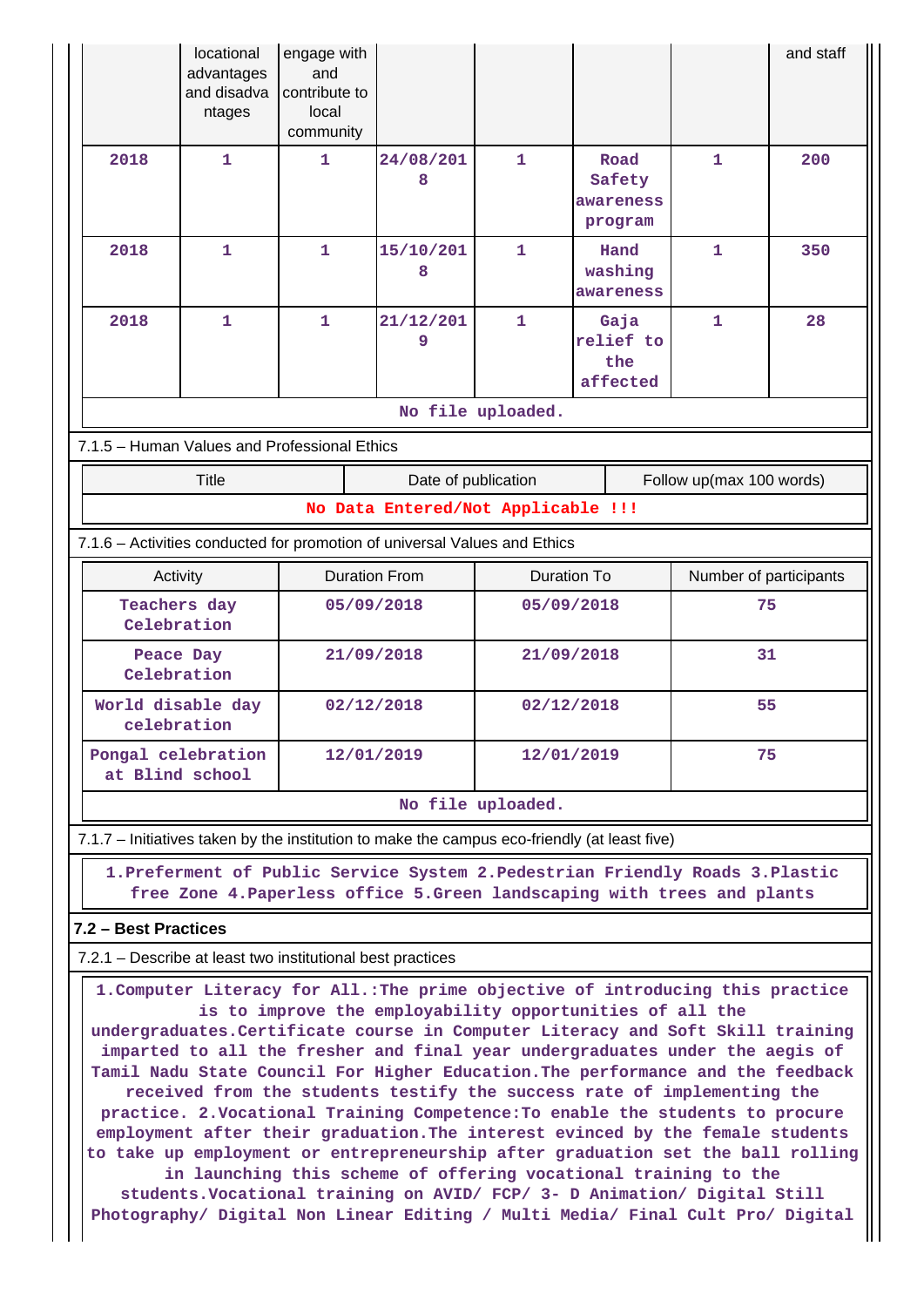**Videography/ BSNL Broadband Technology/ BSNL Sales Executive/ BSNL Customer Care Executive/ Banking and Financial Services/ Retail and Sales Management/ Banking and Financial Service Insurance and Telecom and Marketing Management were offered. One thousand four hundred and sixteen students were the beneficiaries.The performance of the student trainees was assessed by the respective trainers and the students displayed enthused participation.**

 Upload details of two best practices successfully implemented by the institution as per NAAC format in your institution website, provide the link

[https://assessmentonline.naac.gov.in/storage/app/hei/SSR/102054/7.2.1\\_154656298](https://assessmentonline.naac.gov.in/storage/app/hei/SSR/102054/7.2.1_1546562985_2245.pdf) [5\\_2245.pdf](https://assessmentonline.naac.gov.in/storage/app/hei/SSR/102054/7.2.1_1546562985_2245.pdf)

### **7.3 – Institutional Distinctiveness**

 7.3.1 – Provide the details of the performance of the institution in one area distinctive to its vision, priority and thrust in not more than 500 words

 **The vision and the mission of the institution are : TO BE A LEADING INSTITUTION THAT PROVIDES QUALITY, AFFORDABLE AND TRANSFORMATIVE PEDAGOGY MISSION TO CREATE A DYNAMIC AND DIALOGIC EDUCATIONAL ENVIRON THAT ENGAGES THE STUDENTS IN THE LEARNING PROCESS. TO ENHANCE THE KNOWLEDGE DOMAIN THROUGH RESEARCH AND SCHOLARSHIP. TO PROVIDE AN EDUCATION THAT TRANSFORMS STUDENTS INTO SOCIAL AND ACADEMIC INNOVATORS. TO SUSTAIN A CARING AND SUPPORTING AMBIANCE IN THE COLLEGE.**

Provide the weblink of the institution

[https://assessmentonline.naac.gov.in/storage/app/hei/SSR/102054/7.3.1\\_154656329](https://assessmentonline.naac.gov.in/storage/app/hei/SSR/102054/7.3.1_1546563293_2245.pdf) [3\\_2245.pdf](https://assessmentonline.naac.gov.in/storage/app/hei/SSR/102054/7.3.1_1546563293_2245.pdf)

#### **8.Future Plans of Actions for Next Academic Year**

 **? Quality improvements in the campus including drinking water/sanitation/canteen ? MOU / Entrepreneurs / Job Fairs / Consultancy / incubation centre will be prioritized ? Updating Syllabus, refinements and improvised system by COE office is under progress ? Elevating PG department in to Research department ? Establishment digital library**